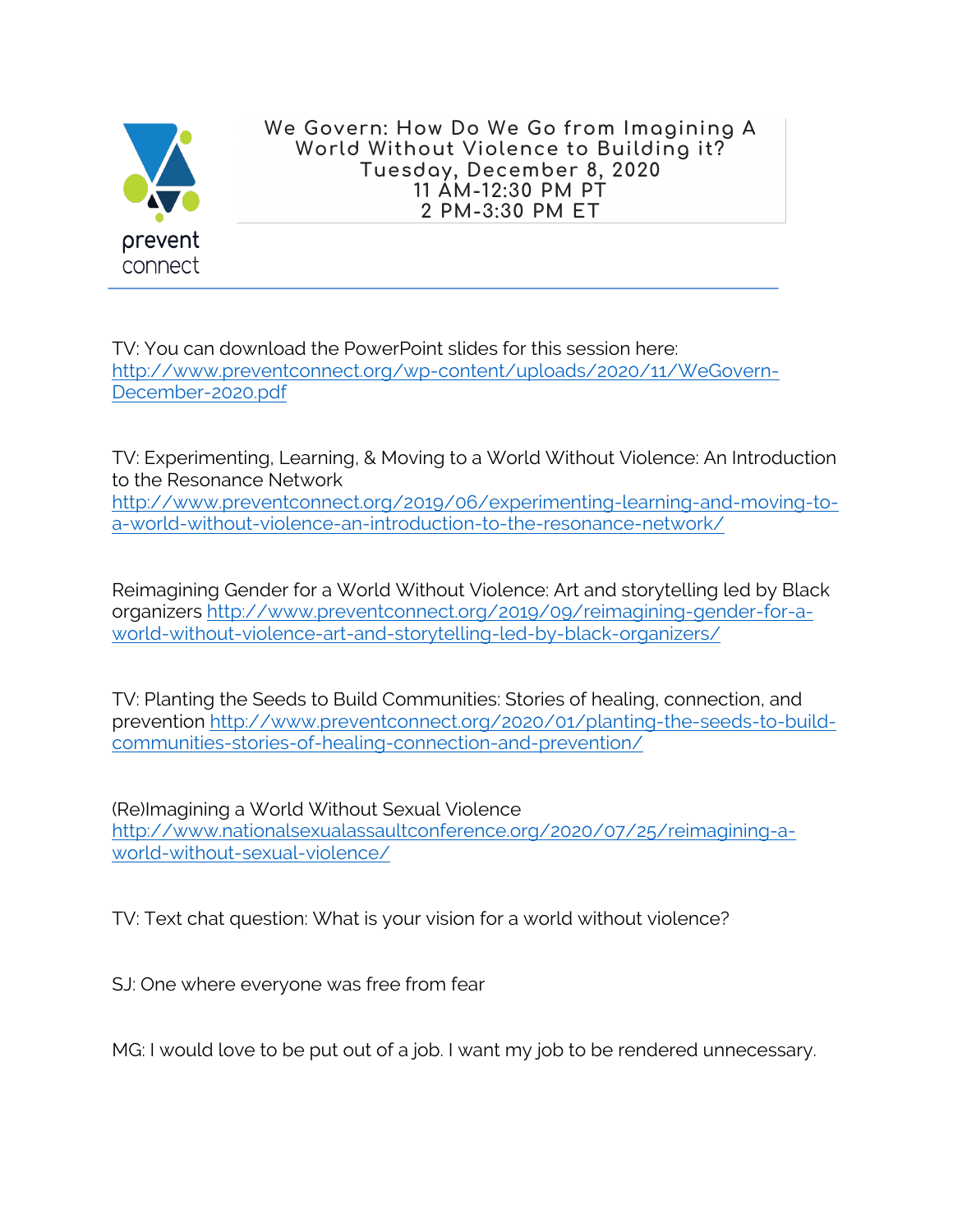EA: A world where every child and family and community thrives

CCB: More schools with higher quality education.

KW: Everyone has their needs met and has the resources necessary to thrive

KM: Ubuntu

IO: Money that is not backed by the threat of violence.

AS: everyone has agency to choose their life and be their full selves

KJ: Mindful speech and deep and spacious listening

SM: Feeling safe to walk everywhere without any fear of someone hurting me.

AP: A world where everyone can live their best life!

DC: No more abuse in childhood.

KO: A world that where everyone's needs are met and exceeded.

AM: We take care of the most vulnerable populations and the environment.

AK: healthy, thriving communities.

KR: fair and just mediation.

SS: A world of kindness and empathy for everyone.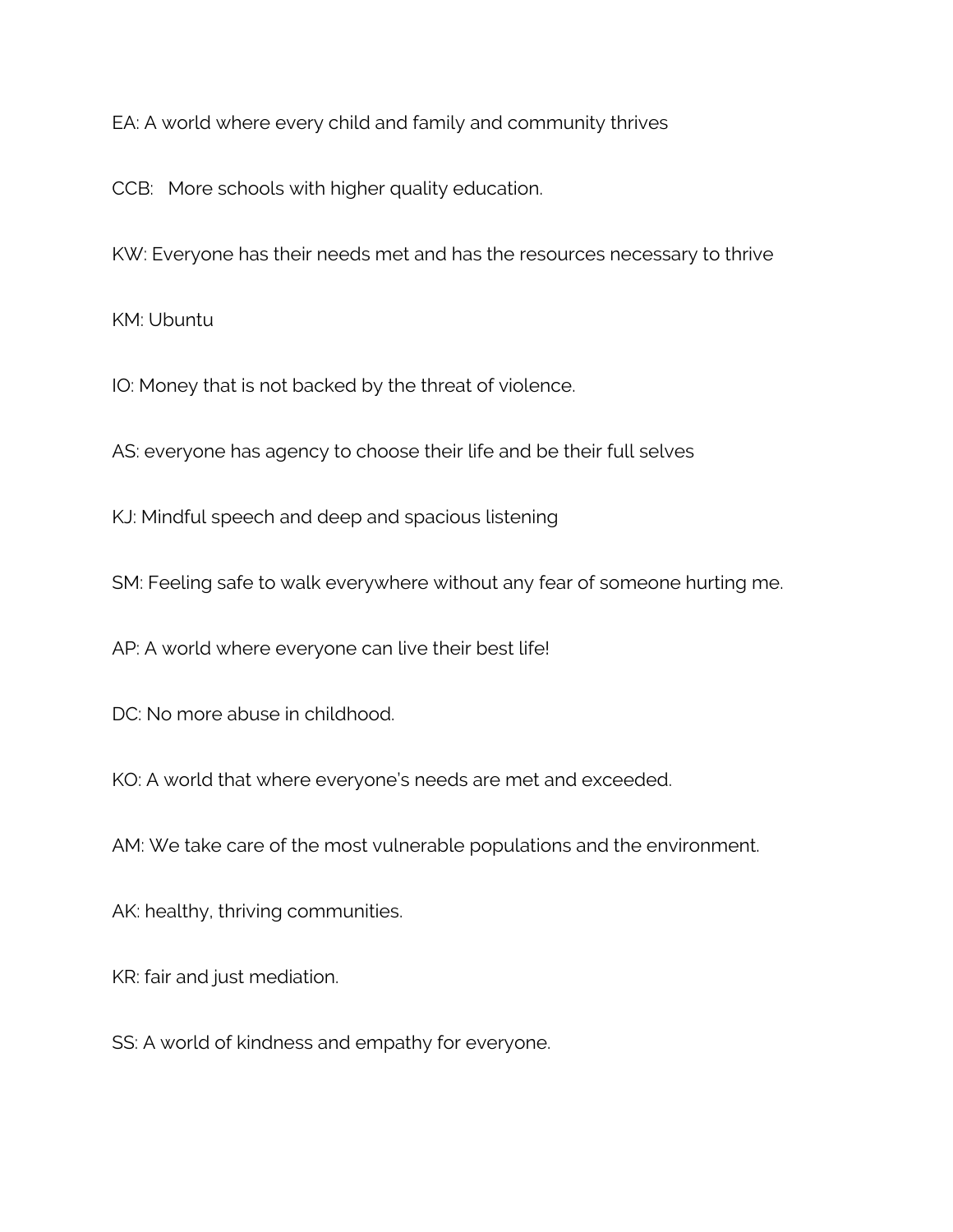AS: Pro-active approach to conflict & communication. People feel safe speaking up, adding to community, etc.

TR: Peace.

I: One in which people are given teachings about how to be in conflict respectfully from an early age.

AC: Land stewardship by Indigenous Peoples.

MRP: No more prisons.

NC: education, housing, and healthcare for all.

AS: My vision is cooperative learning and teaching and acting. Mutual respect is the norm.

SA: everyone safe and secure and feed and sheltered.

SR: A world where everyone is valued just for being alive.

SH: one where communities are connected, inclusive to all, thriving.

RG: Safety, security, and respect for all.

JL: #LandBack

M: When people see themselves in others and love and respect themselves.

SE: Thriving families and communities.

LME: Autonomy for all and consent-based education from age zero on.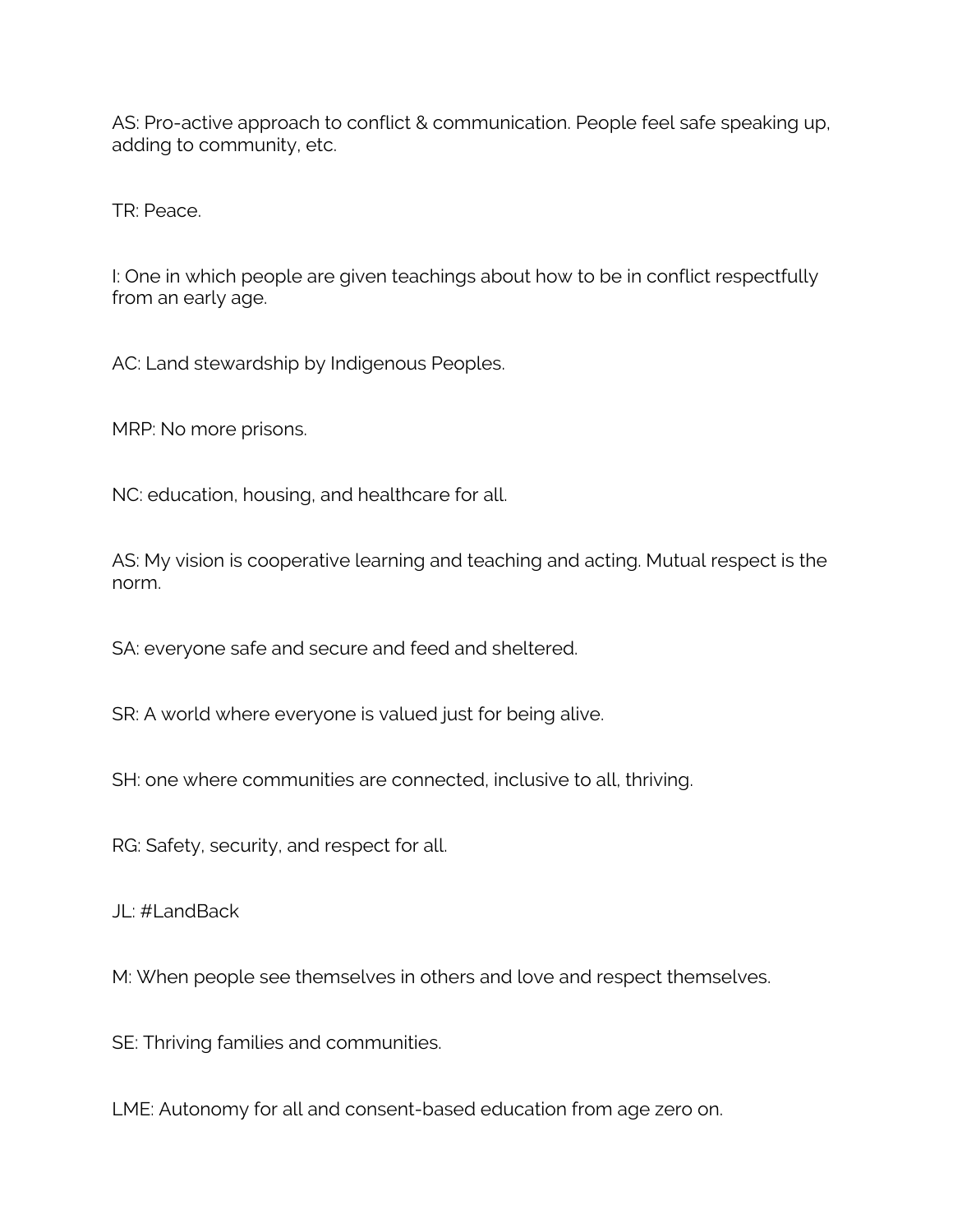BE: access to land.

NB: One where every community member feels safe and is safe along with thriving and peace.

TVL: People feel supported and valued.

AA: Services for the incarcerated and perps to reform and break the cycle so that those in poverty and men can have support centers and help.

MU: A world where people are not stigmatized, we value people over materialism, and we welcome open, authentic discussion for healing...

MO: A world where we are all equal, one with Peace and respect.

PB: A world where everyone cares for each other and every child, every human being feels safe and loved.

ER: equity in opportunities.

KW: Reliance on each other (communities) and not the state.

DL: Restorative justice & community healing.

TR: A world full of safety, love, and ease.

AW: Freedom from fear.

SH: Families thriving in a healthy environment and learning healthy coping mechanisms to prevent childhood trauma and adult trauma.

BA: Families will be more unite.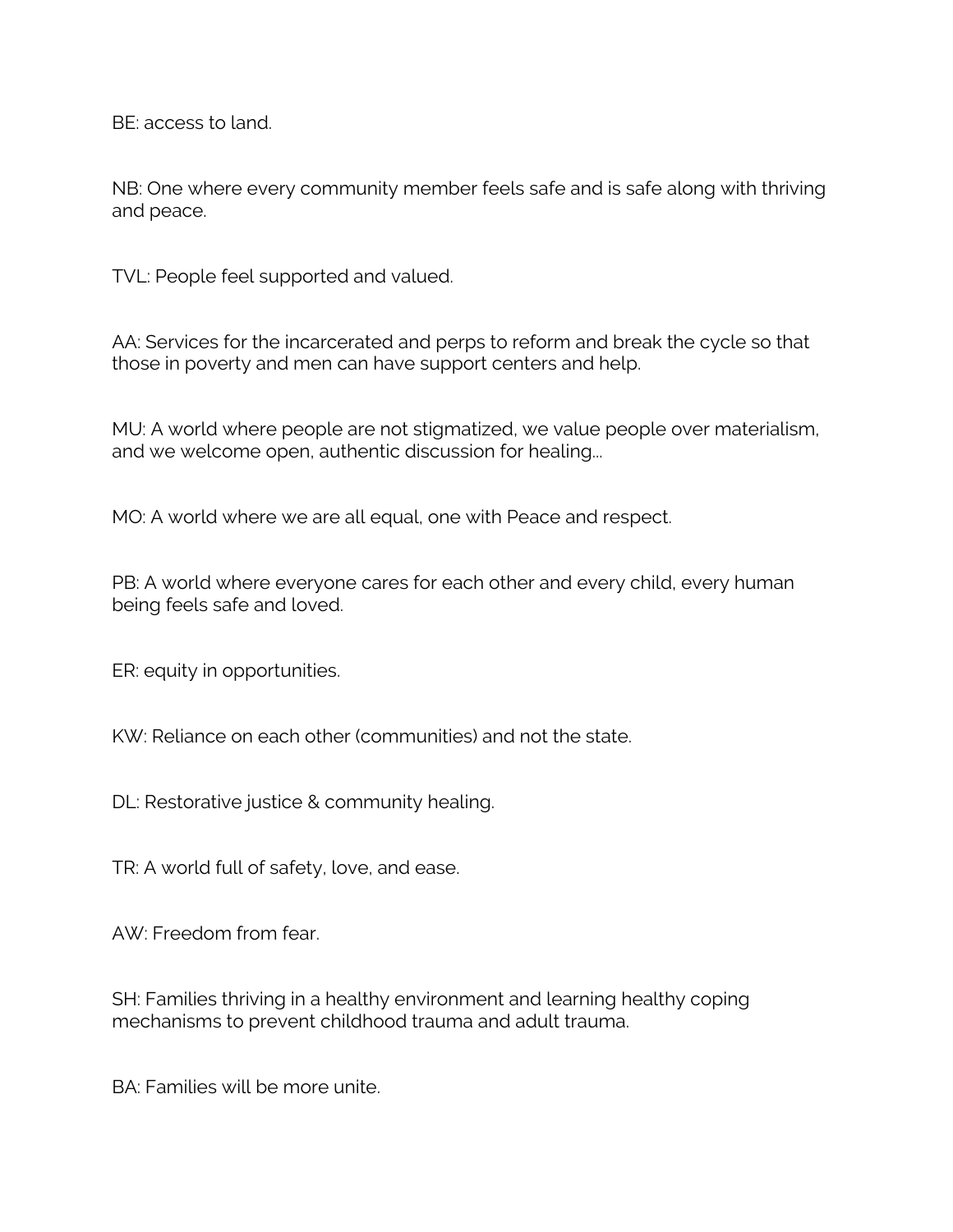DD: Abundance for everyone without asking.

DB: love, harmony, respect, safety, working together for the better good, egalitarian.

AF: In a world without violence I would not need to worry about whether families would have access safe places and resources for elders to meet the end of life with dignity and joy.

EB: A world where individuals are not discriminated against and victims of past violence do not have negative stigma.

NDT: a world where everyone is free from fear and allowed to be themselves.

IO: Opportunity to fulfill one's potential without threat of war, poverty, starvation.

KW: right relationship with planet, people, and community.

ASL: Where everyone makes choices on what benefits all, not just prioritizing themselves.

NB: Self-governing of communities.

CR: connection to past and future generations.

MC: A world where everyone is valuing the same.

DM: all children loved. all parents prepared. all parents have access to help and support. shared values knit is together.

TH: Where all people can access the healthcare, they need without worrying about discrimination.

NB: No police.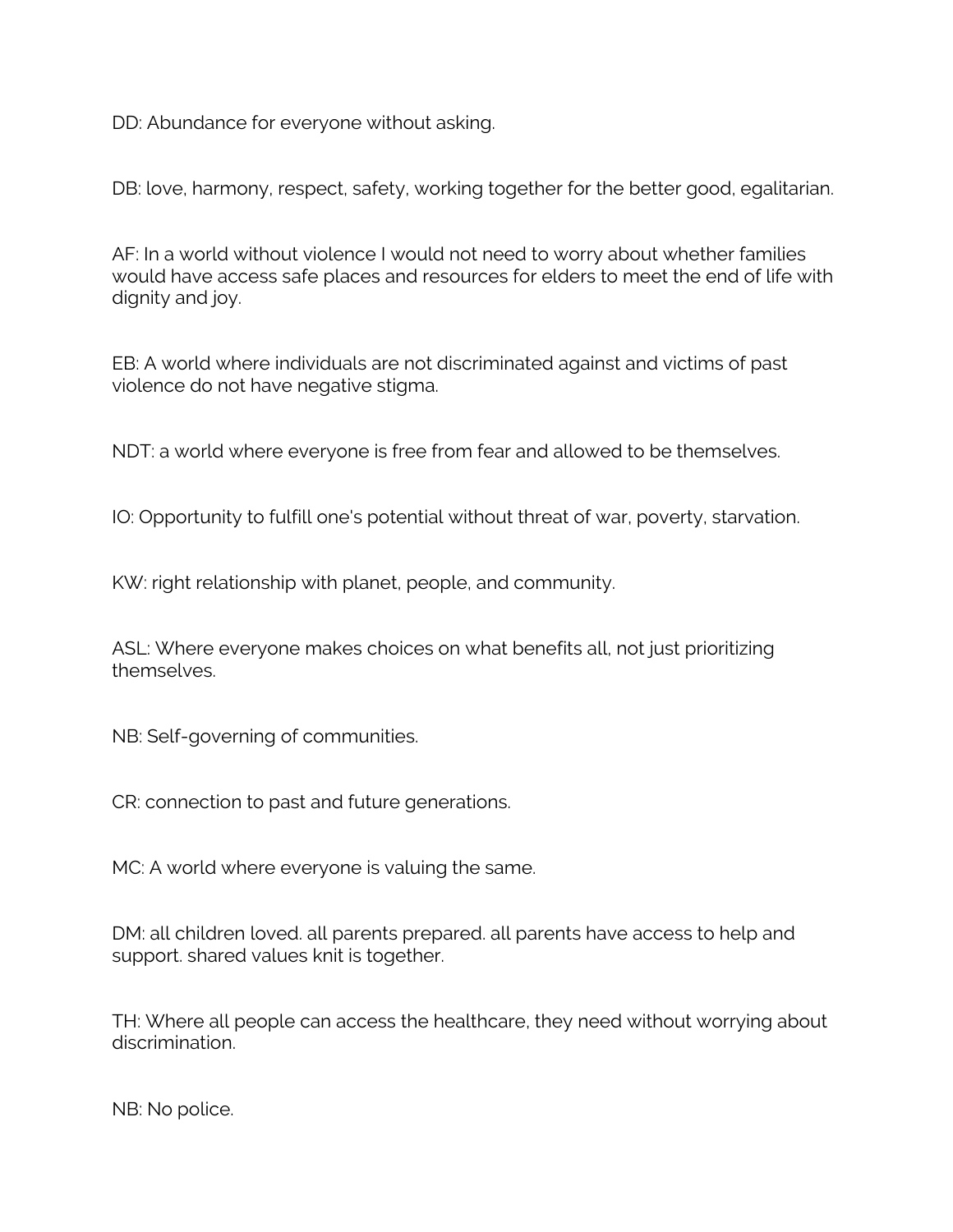AA: services for male survivors of dv.

TR: No juvenile incarceration.

NB: No prisons.

MP: Healthy and equitable relationships between people, communities, the land.

BO: peaceful living, security, no more trauma and treatment.

AB: healing from colonization.

SM: Free up our energy to do so much more

LS: health insurance for ALL.

BM: Interdependence and Interconnectedness with love.

AA: reform for perps and help for poverty to break the cycle.

AM: Addressing violence at its core with a trauma focus first.

AC: No more debt.

CL: abolishing prisons and police.

IO: Recognition of the intrinsic value of all life.

AA: focus on living, not surviving.

JQ: Recognize and begin to heal the historical trauma our country has from colonization and white supremacy.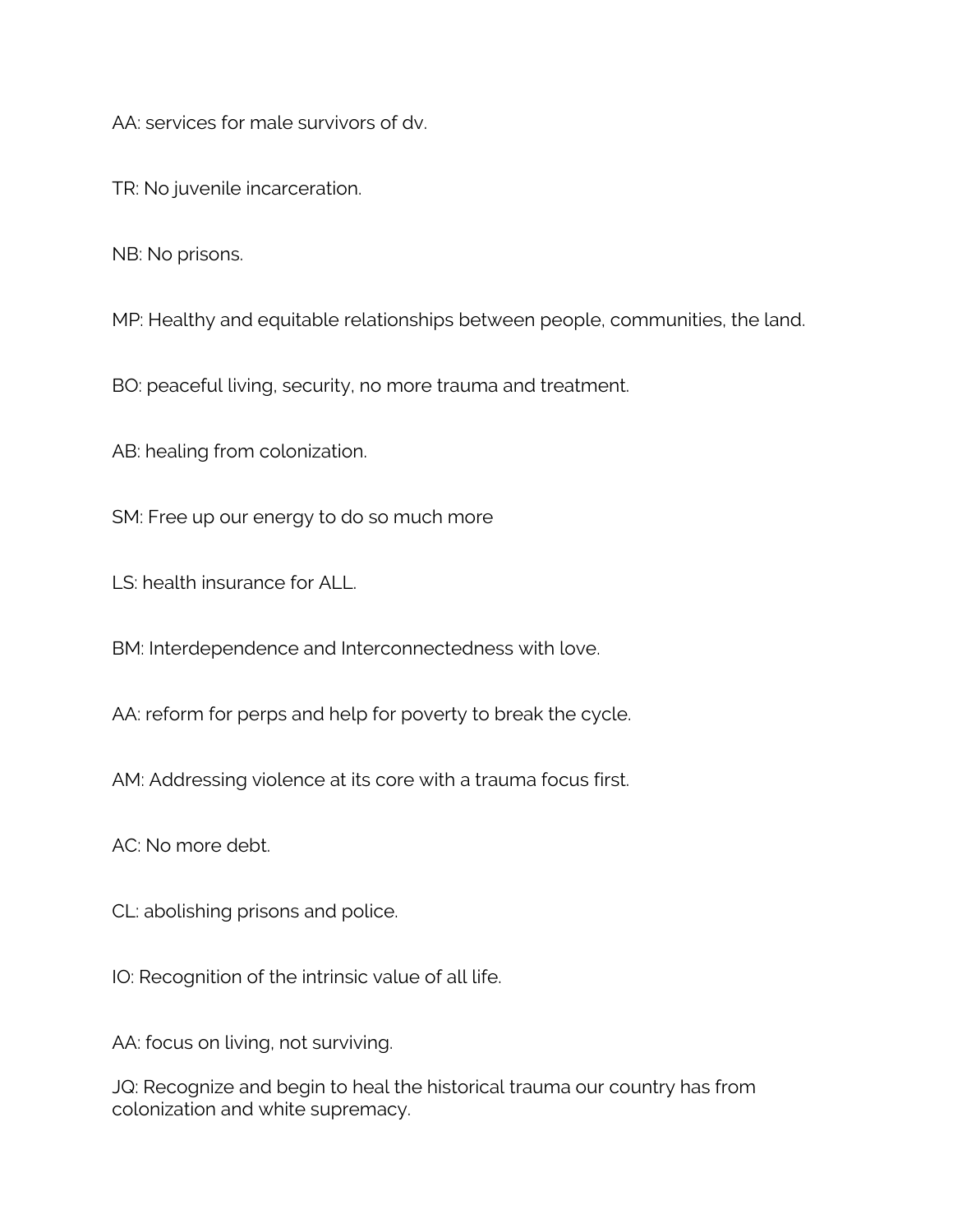CL: investing in community and health.

BO: Long lasting and healthy relationships.

DP: Understanding of humanity!

BE: Reproductive justice — freedom to create the families we want, and abort when we choose.

NB: village builders.

LS: rebuilding without roots of oppression so that the damaging systematic elements are eliminated and replaced with just and equitable systems.

EH: More rights and protection for domestic violence survivors.

AC: Clean and free water.

PB: Peace and love experienced by all.

BE: we have the tools we need to be in principled conflict together.

CL: ending an extractive economic system and recognizing our symbiosis with the ecological system that sustains us.

PRY: respecting human rights.

BO: No more locked doors, alarm system,

TV: #WeGovern: https://we-govern.org/

ET: valuing children as gifts from the creator who must be treated with utmost respect, love and genuine care.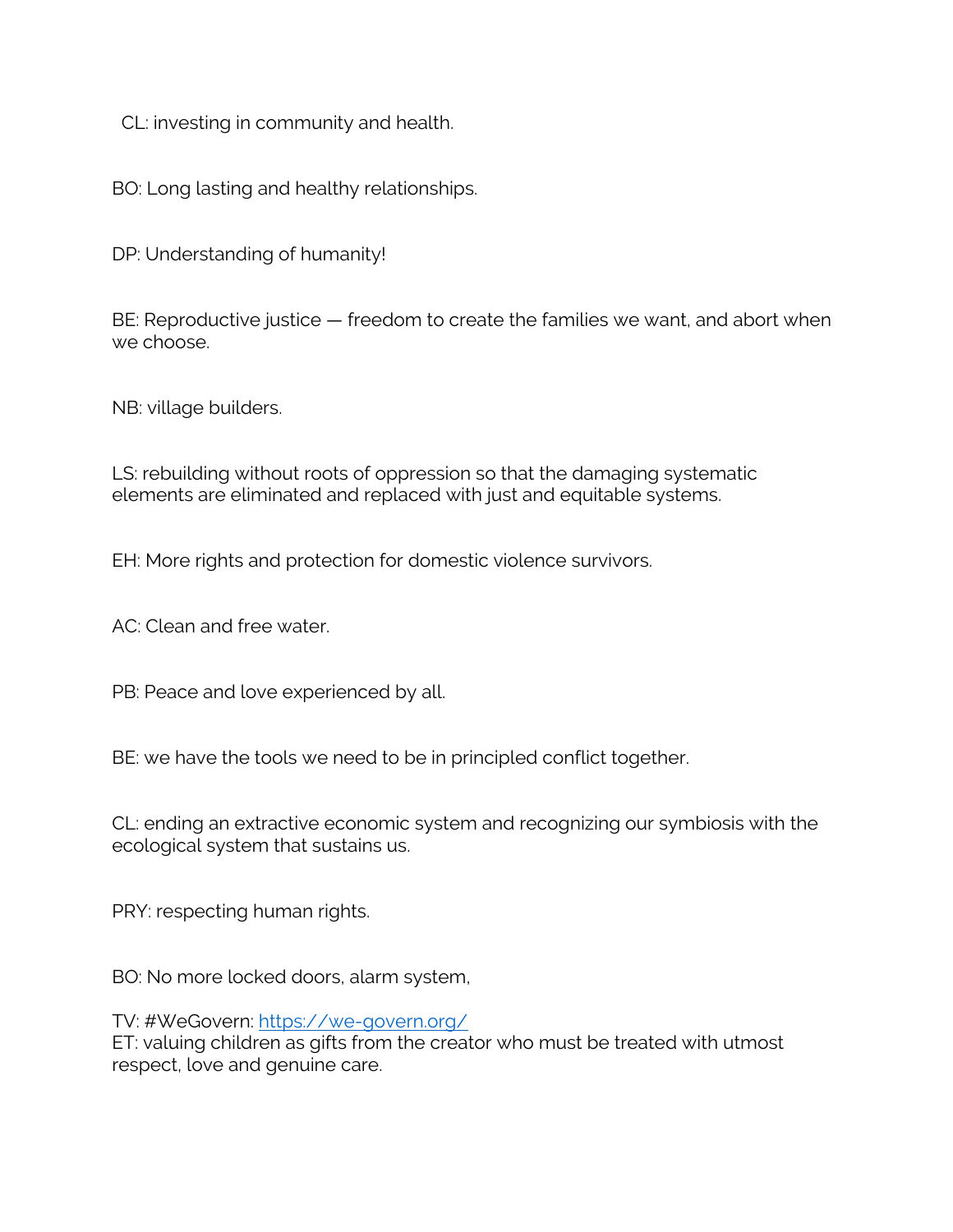IO: Economic violence is a key part of all violence. It is either it directly, or amplifies it in other contexts.

SR: Mine disappeared trying to read the full answers.

SD: Loving this. Mutual Aid.

TV: The #WeGovern Principles are also listed on the #WeGovern website: https://we-govern.org/.

AC: Thank you for the polling and sharing the results.

BW: They all resonated, really.

TE: <3 "I come from people of the long story".

AF:  $<$ 3

AI: Ha ha! yessss

AF: yaaaasss! bougie aunties!

CL: Yes!!!

CH: yaaasss high femme love

Y: Love my aunties! =)

NDT: Yas Bougie Aunties!!

TC: love :)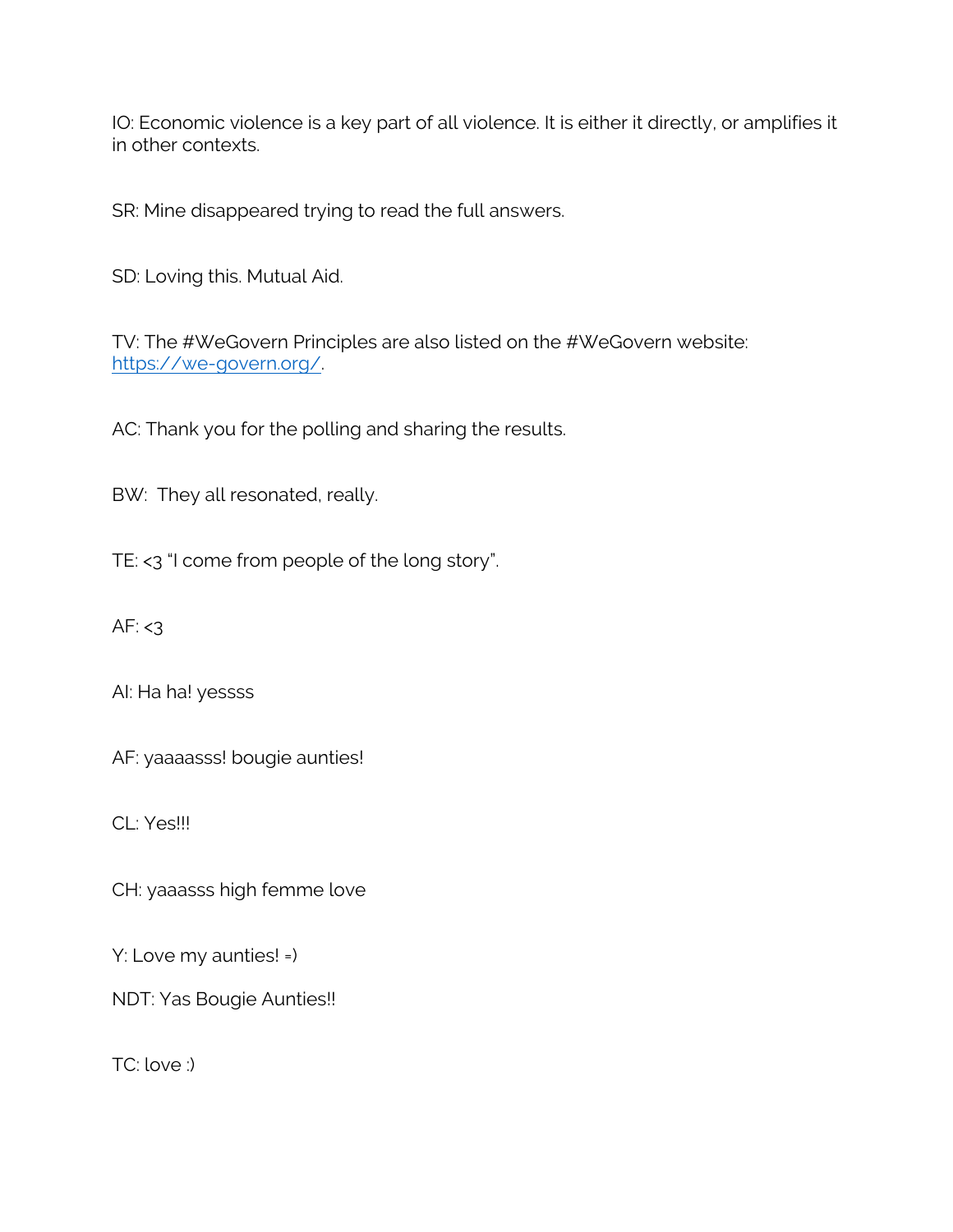AB: YEEEESSSSSS!!!!!

AJ: I come from the people who bake to share their love YES!! And I come from the people who adore Sarah Curtiss so much <3

 $\vdots$  +1 ^

BB: Loved that thank you!

AM: beautiful, thanks for sharing

TM: Sorry to have joined late. Clients in crisis...

S: that was such a beautiful way to explain who you are!!!

KL: Yes, we love Sarah and all her people!

MU: thank you so much for sharing... that was a wonderful, welcoming way to share your whole self.

VP: Namaste Queen.

CL: Thank you for that.

## $L: \Box \Box \Box$

LS: stardust!!! SM: These introductions are art.

AF: so beautiful

TC: Yes I agree Stephanie. I am so inspired!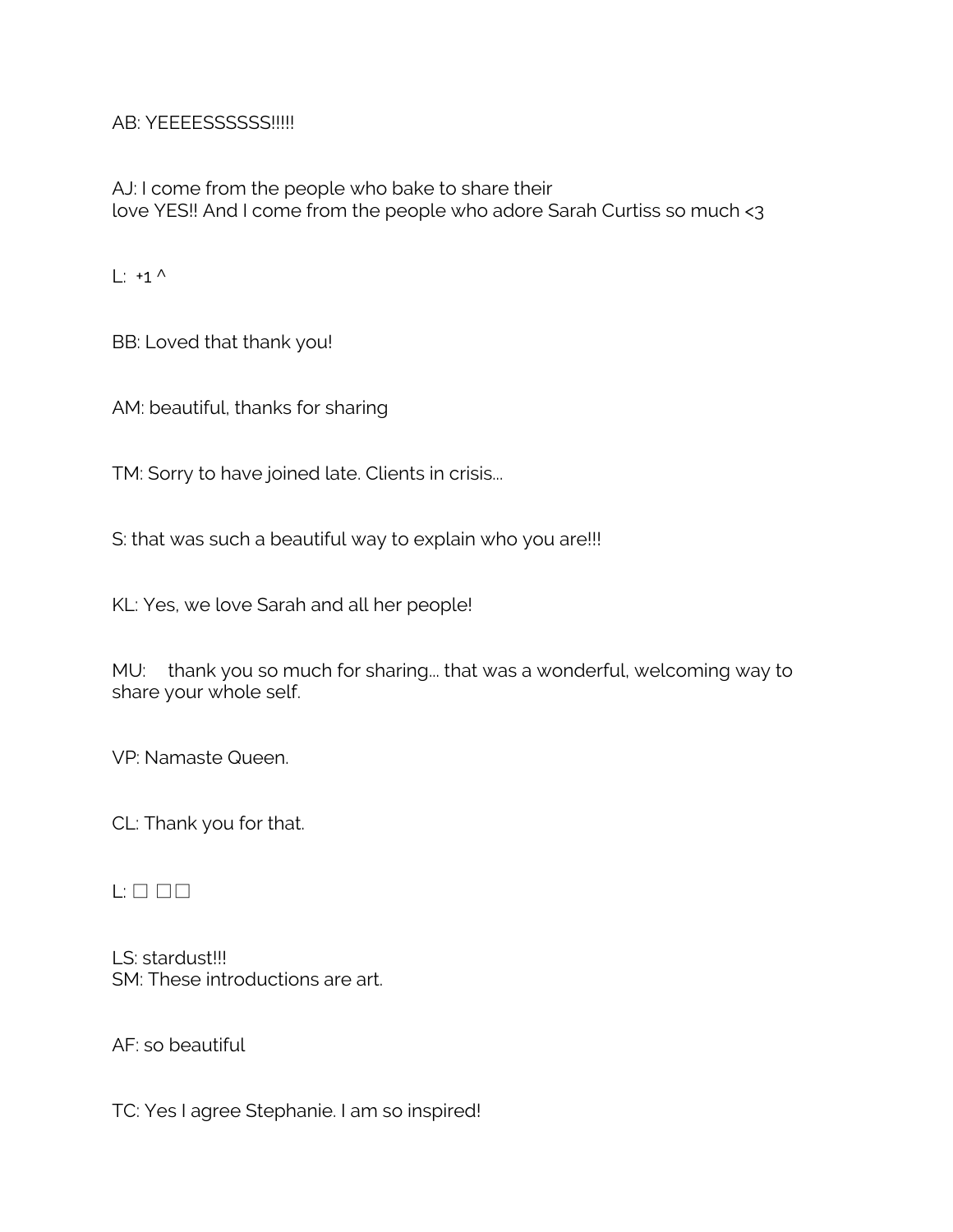CL: @Stephanie, agree

EB: Very well said

BM: Wow! Heartfelt thank you Sara, Me-Gyung, and Emanual! So grateful for your poetic depth, whole wondrous selves!

KL: am super excited for this workshop! Simply Beautiful.

SH: thanks to all of you for sharing yourselves with us <3.

CR: Thank you for the heartfelt and most beautiful and inspiring introductions. Deep gratitude.

DP: We see you!

MU: Agreed with @Beckie - thank you all so much. what a warm and artful way to begin this conversation with our community.

BE: <333

VG:

M: You do have a beautiful voice! That warmed my heart.

TV: Chills!

L: YES! <3.

 $FD: \triangle^{\wedge\wedge\wedge}$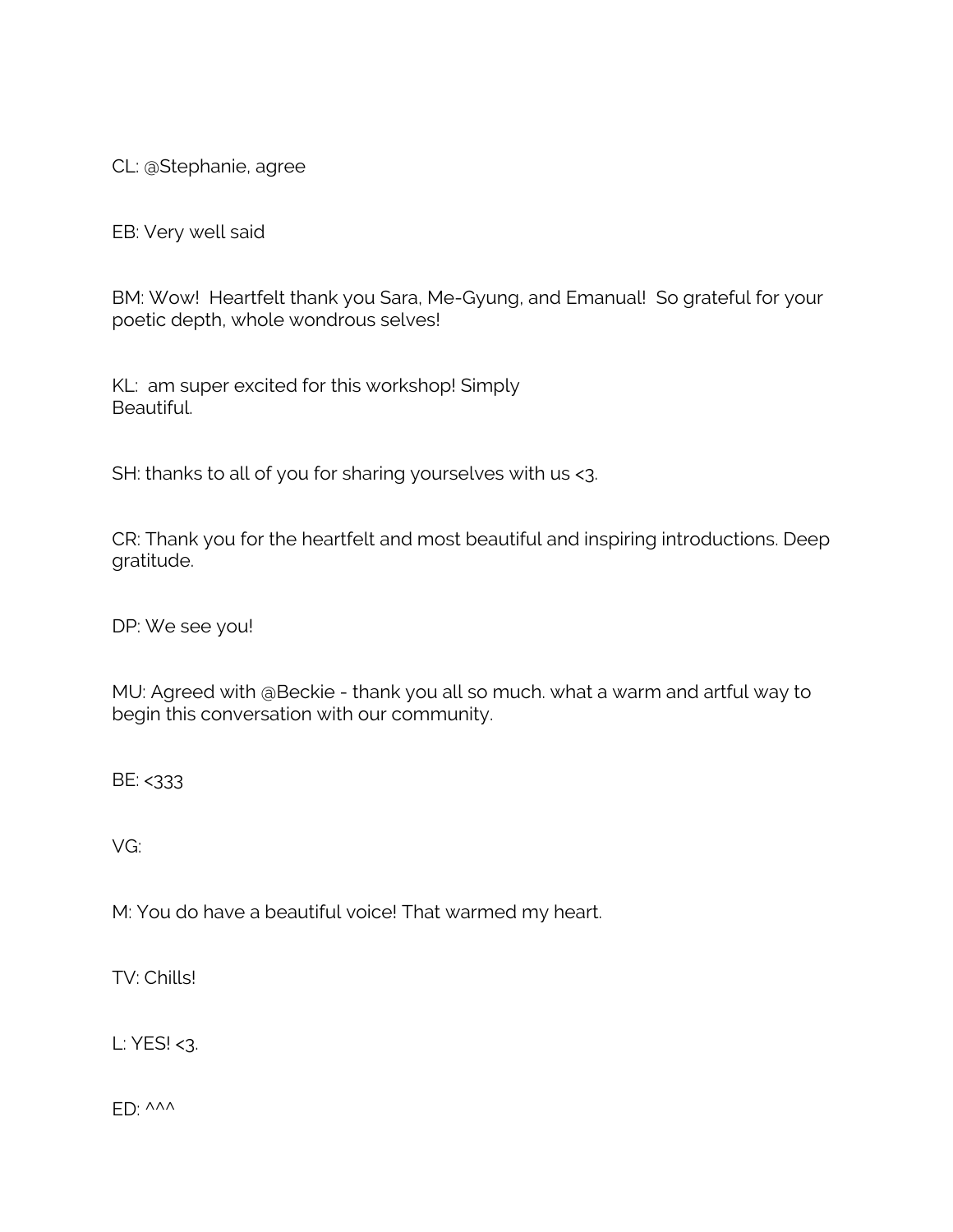CW: I am so grateful for this story.

NDT:

 $CL: < 3$ 

LM: Thank you!

BB: Wow!!

SH: chills and tears...thank you Sarah <3

JR: Thank you

Y: THANK YOU!

DW: Wow.

LM: Wow thank you so much!

TV: Text chat question: What am I learning from the warrior grandmothers in my life?

KW: Thank you so much for sharing!

SA: Beautiful SJ: Thank you for sharing!

CH: knitting blankets for strangers <3

DP: A different world is possible.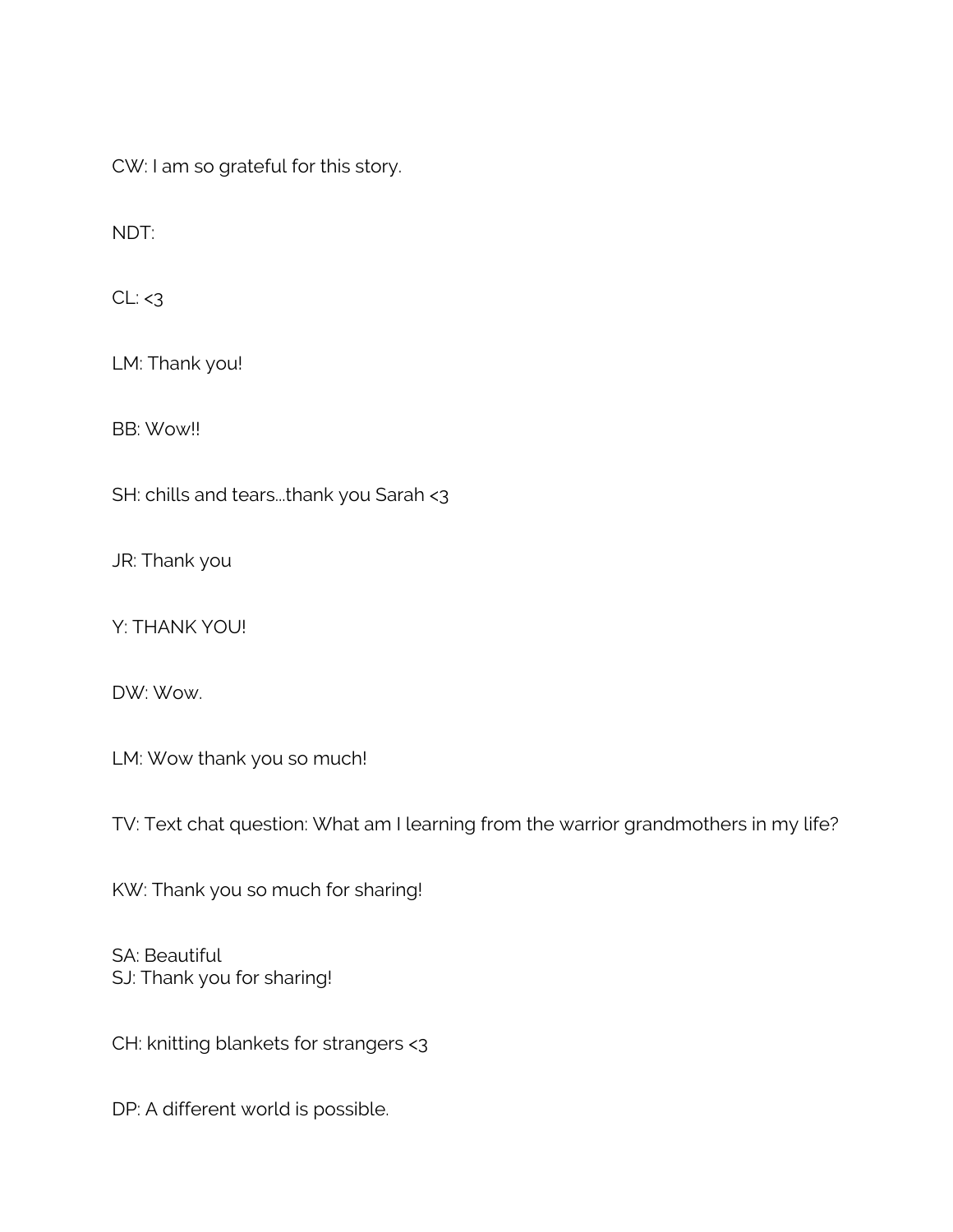DD: The story is unfinished. And I play a part in it

EB: Omg being with the feeling of making sure ALL OF US are together to govern together

AC: Unconditional love

AH: Be fearless. Take care of others.

SJ: Faith and caring... kindness

LM: Feeding everyone!

NC: adaptability, resilience, the art of checking on your people.

KL: I have a voice. My voice is important! I am a healer.

KW: Keeping us fed!

AS: Doing a mural to honor them in our city!

AP: Food is love.

AC: Food is love.

TV: Sharing baked goods is sharing love.

AJ: See the gifts in each of us and do everything we can to create the conditions for people to step fully into their gifts.

LH: Believe in magic.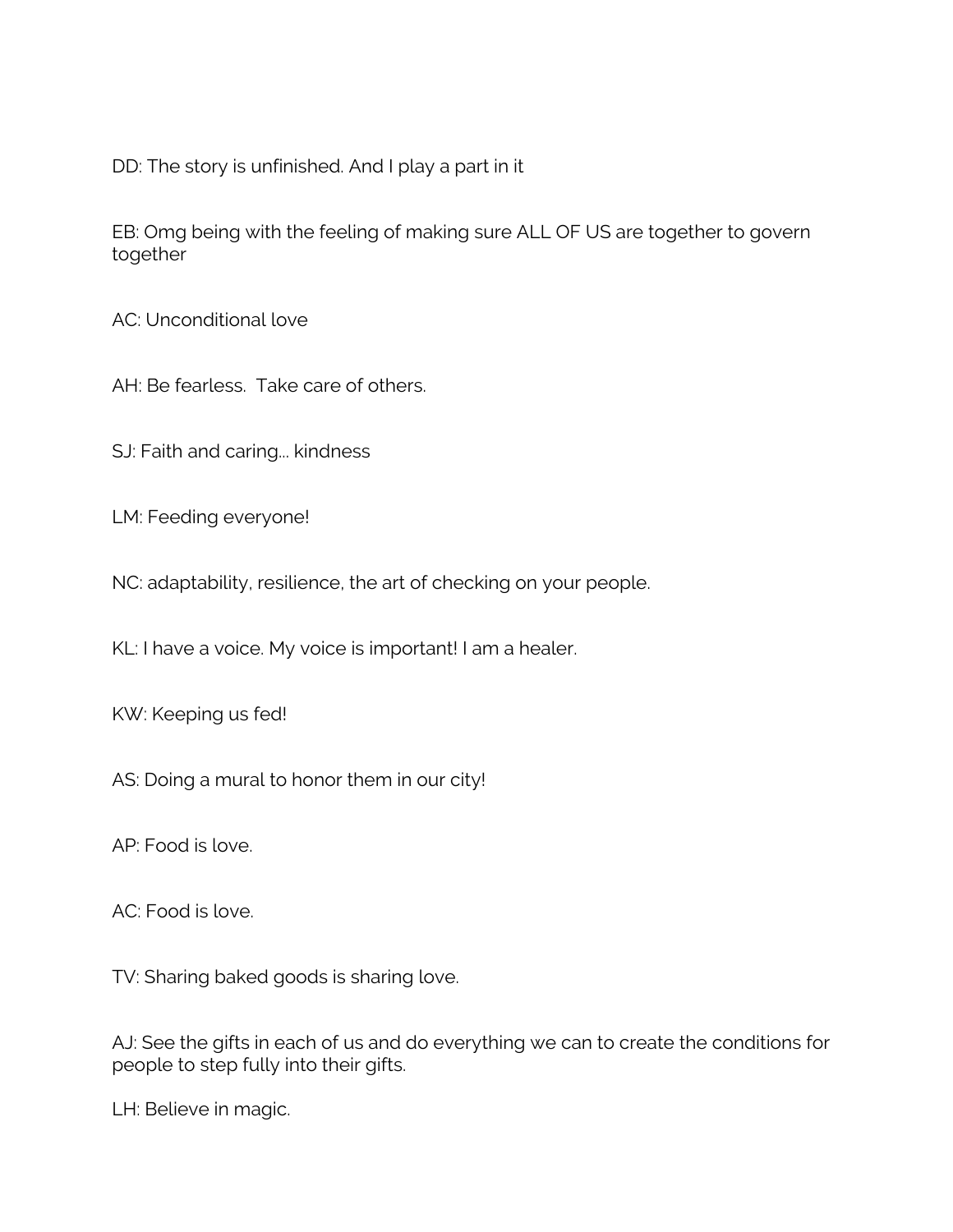EB: Change takes patience.

CW: I am learning to be brave and braver in service of a world for all of us.

SM: Healing food.

ED: Moving to Love, Joy, and Spirit is the most radical thing we can do.

ET: such strength comes from our ancestors!

RA: Choosing joy is courageous

BE: Showing up with meals and power cords for someone who just moved is how we love and care.

SM: Strength, joy, unconditional love.

TC: perseverance.

SD: Grow food.

BO: I agree you have a beautiful voice. We all have the responsibility for peace and love for all.

SS: Speak up! TE: All of our gifts are needed <3

JS: Family isn't limited by blood.

CG: have the backs of those you love PB: To be Strong, and fear no one. Love your people unashamedly.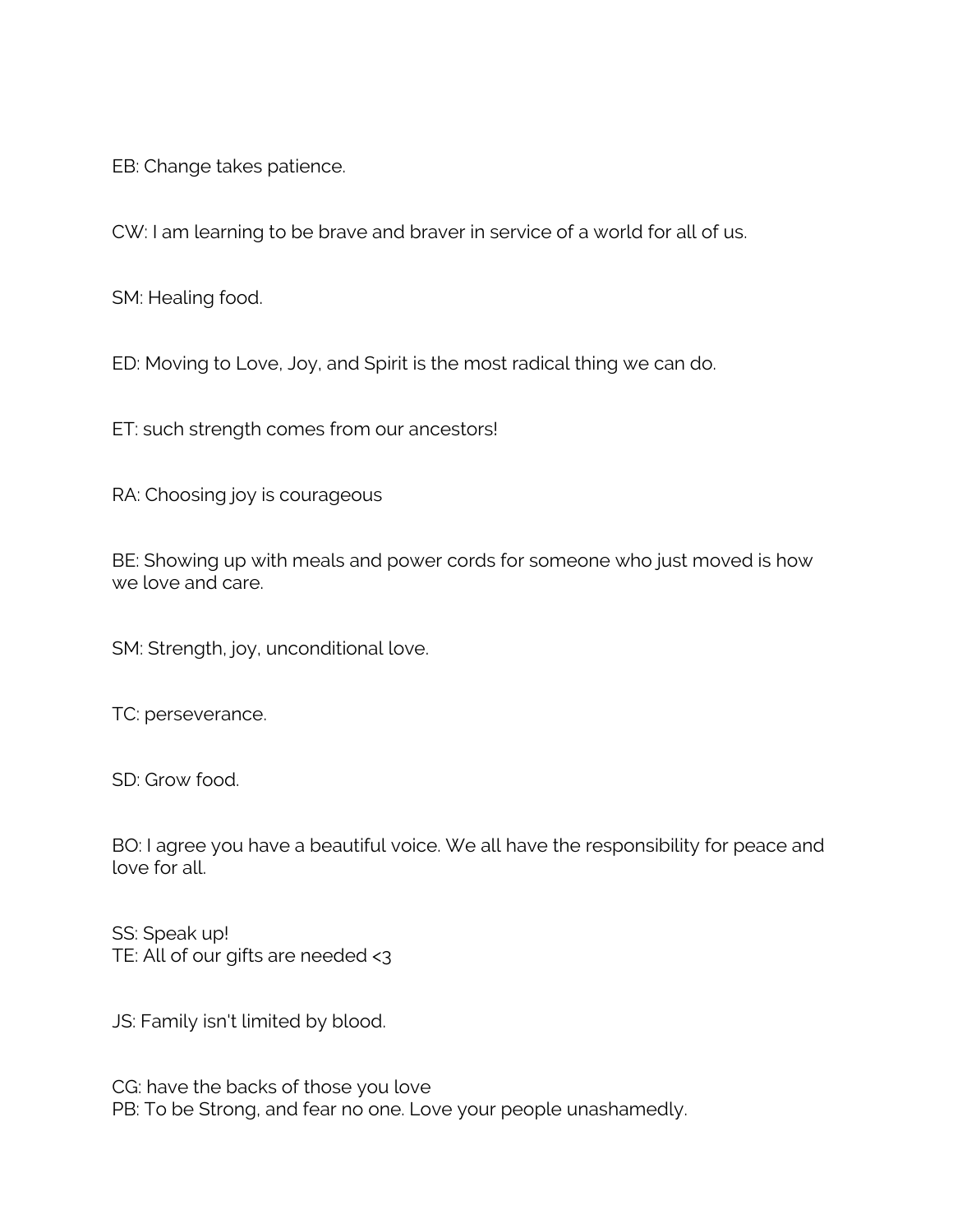MB: Being unique and unapologetic.

DW: Family is what you make it.

M: Enjoy being pretty, but know that kindness makes you beautiful. Keep a song in your heart and eat strawberries!

CCB: Investing in our youth and elders.

MC: strength.

L: Connection.

S: We are treasures.

SR: Our ancestors put us exactly where we need to be.

MS: Breaking curses and trauma one generation at a time.

TM: Yell into the wind so your voice is carried far afield.

SH: welcoming the unwelcomed.

KW: The resilience of picking up your family and moving cross country for survival.

JM: I am my ancestor's wildest dreams--and I have a responsibility to share their stories.

AM: Legacy is important and knowing who we are will guide it.

BM: Even a brushstroke is breath, meditation, sharing with community.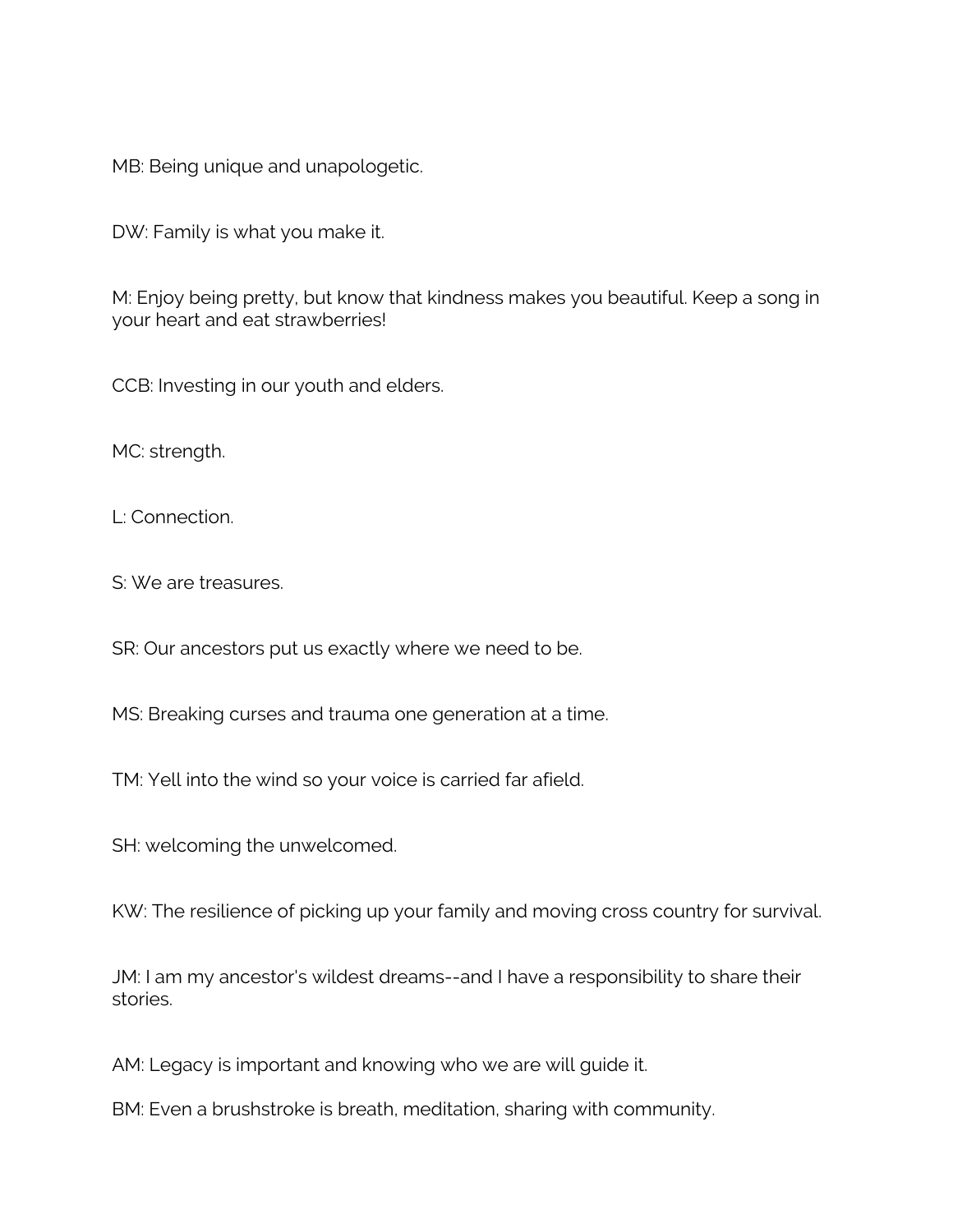PC: Fighting for what you believe is hard but it has rewards.

DB: breaking down the barriers.

. LM: Tenderness is a root so deep and wild and alive, in us and in everything around us

BO: Be proud of yourself and your background.

CL: when we sing together, we heal together.

DW: Home is where you are & who you create it with...

SM: Make a chain - we all carry a part collectively. IO: Humor is a strength.

I: even if I am afraid, sing anyway, cry anyway, risk comfort anyway.

BMS: Showing us our gift.... and how to be content and happy...that may not be in step with the world's norm

JMT: will there be a certificate of completion?

TV: Yes, a certificate of completion is available at the end of the post-web conference survey. You will receive an email with a link to the survey at the end of the web conference.

BO: your virtual background is amazing.

LM: We can't see ourselves, so that's what Zoom is for ;-)

MB: I love these stories—deeply moving and relatable. Thank you for sharing <3.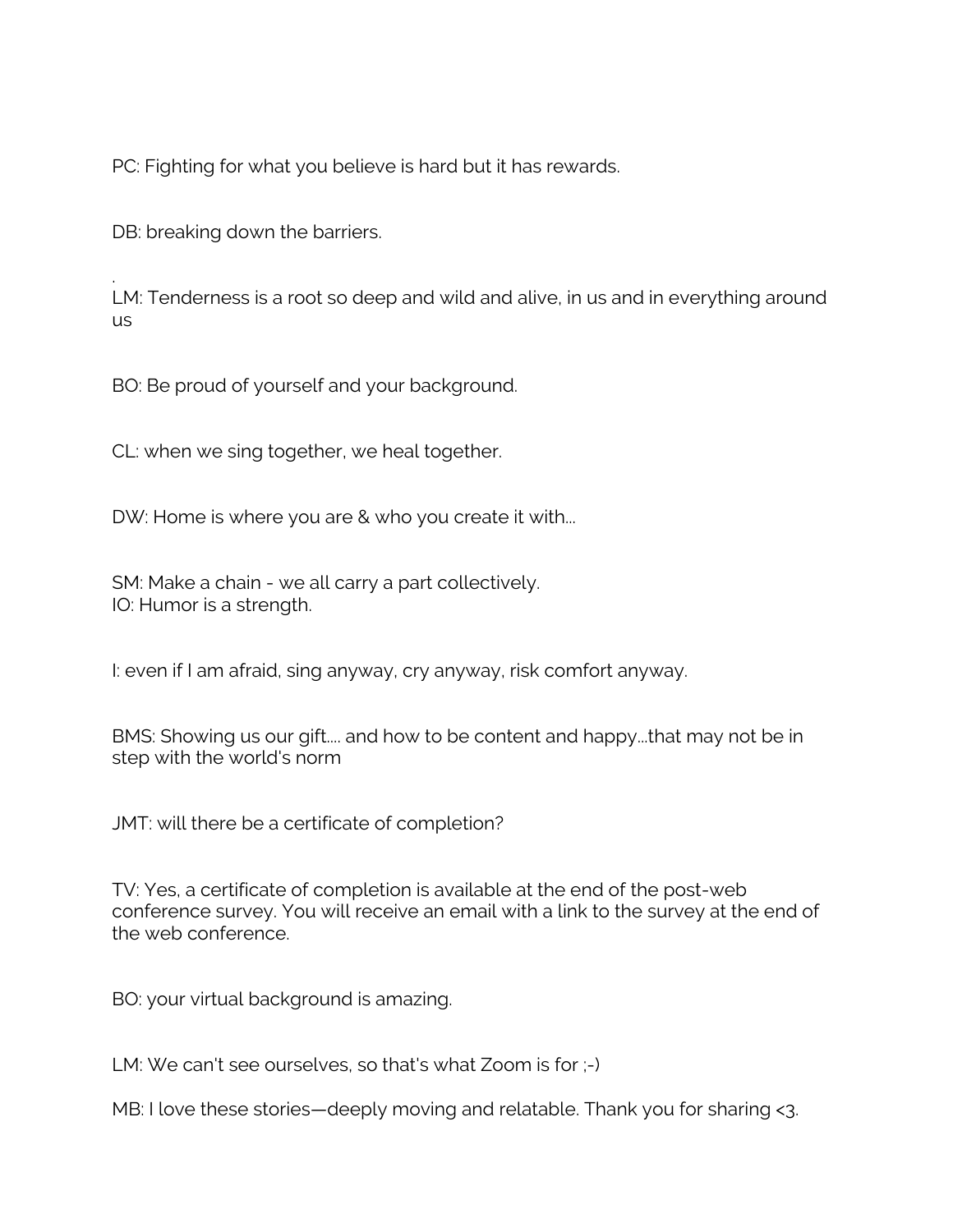EB: It I amazing to think about that Care can end cycles of violence, even if we are those who cause harm.

AF:  $<$ 3

SM: Beautiful; inspiring. Thank you.

TV: Text chat question: What are your own ways that you have practiced collective care and connectedness?

SH: thanks, so much for your sharing.

AS: nonviolent communication.

BO: Thank you very much this is amazing.

KL: Thank you Angela.

KW: Practicing radical compassion and empathy. To others AND myself.

S: Listening.

ED: Humor, gift giving, listening and telling stories. CH: care baskets for friends of friends I hear about.

CG: cooking and eating a meal together.

TC: listening to others.

AF: Practicing grace and forgiveness with myself when I have caused harm has gone a long way in expanding my compassion for others when they do so. This feels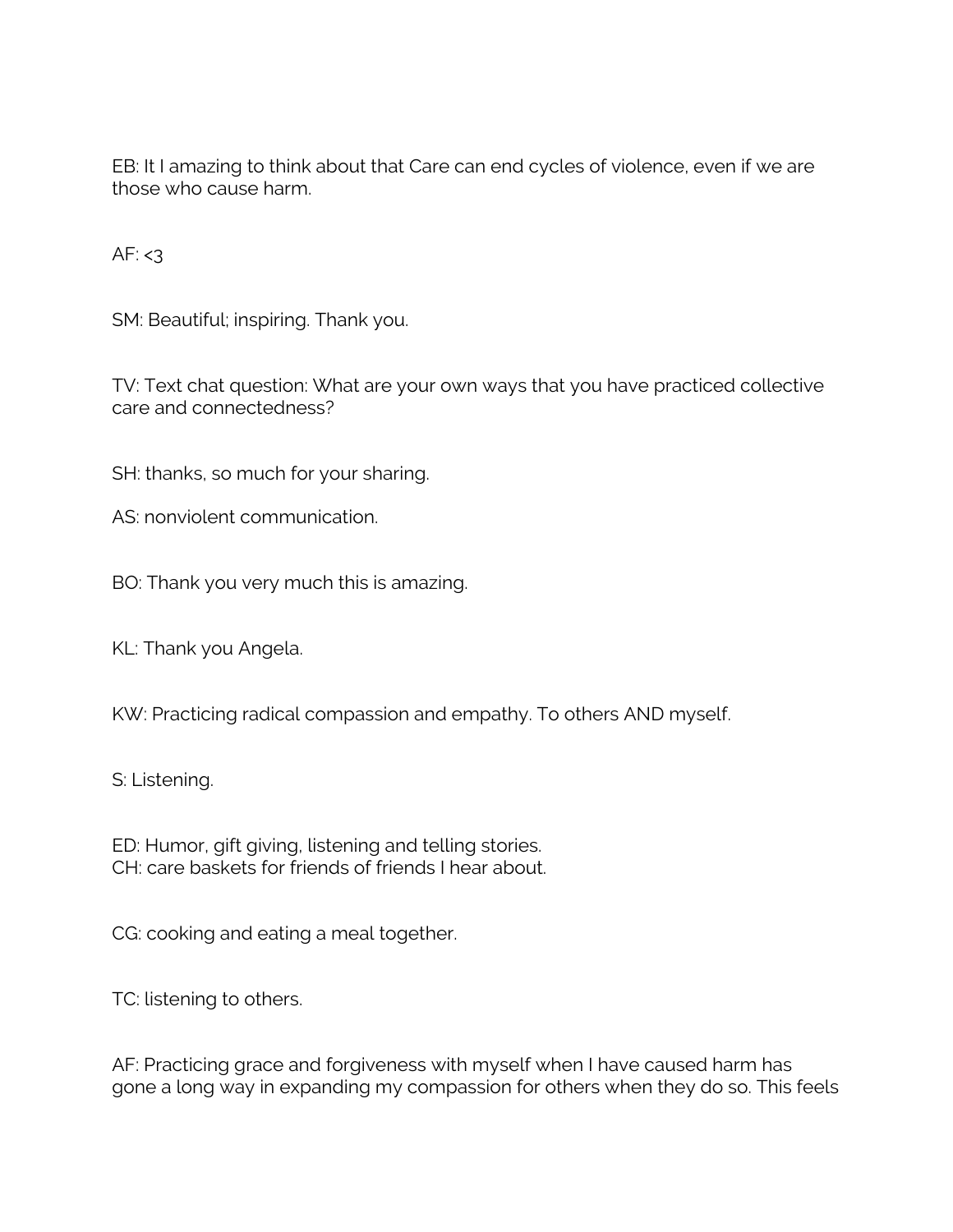like an interruption of violence — beginning with interrupting my violent responses to myself.

EB: It's okay we all have technical difficulties.

CR: showing up for planning board meetings in my community (esp. re: land use decisions that are putting us at risk.).

AC: What are the ways I practice collective care or connectedness?

BMS: I turn to the arts...singing, knitting scarfs during conference calls for others, writing in a women's circle.

LM: Compassionate honesty.

SS: overthrow capitalism.

BM: Thank you Me-Gyung Fierce Beauty!

DB: learning, listening.

EB: Practice patience and understanding.

I: Non-violent Communication practice group and in daily life.

SH: trusting my chosen fam to support me...and reaching out to them for help rather than isolating.

S: empathy.

CCB: Beadwork.

DP: Safe housing for my loved ones.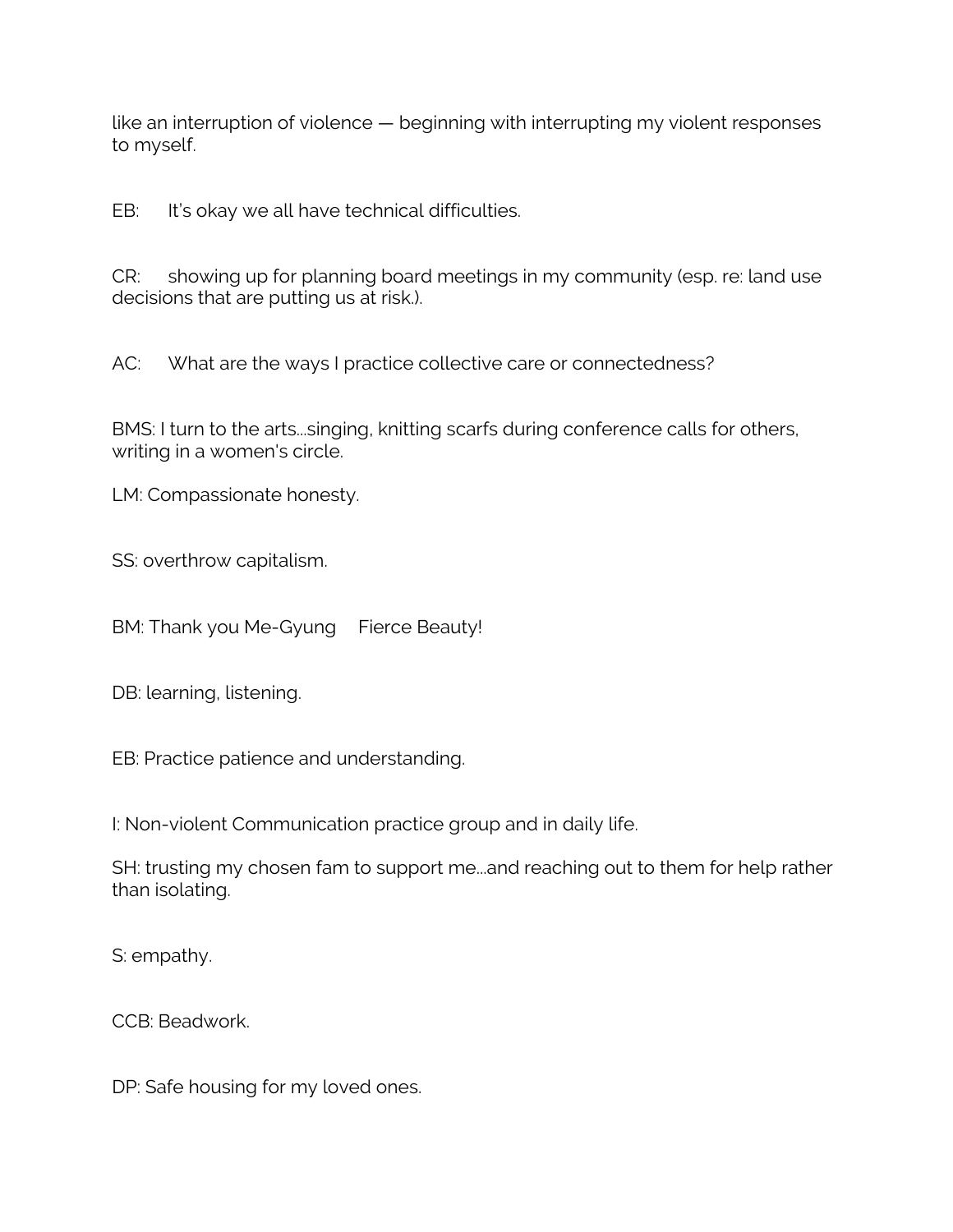MP: Accountability as an act of love- for self and others.

MU: connecting with caring people

JQ: Empathy, checking in, listening.

SS: Be brave.

KL: Music.

CL: cooking for myself and others, getting in touch with my body.

I: art making, smudging.

AM: Honesty and boundaries.

BE: Access to land and water.

EA: Storytelling spaces.

KL: Dancing.

SJ: learning from others and supporting others.

DD: I sleep.

EB: YES Empathy!!!!!

KW: Recognizing that people, experiences, etc. are more nuanced than we think, so giving room for grace, radical empathy, and compassion is crucial.

MB: Being deeply connected to a village—either my people who make up my metaphorical village or the people who live close to me.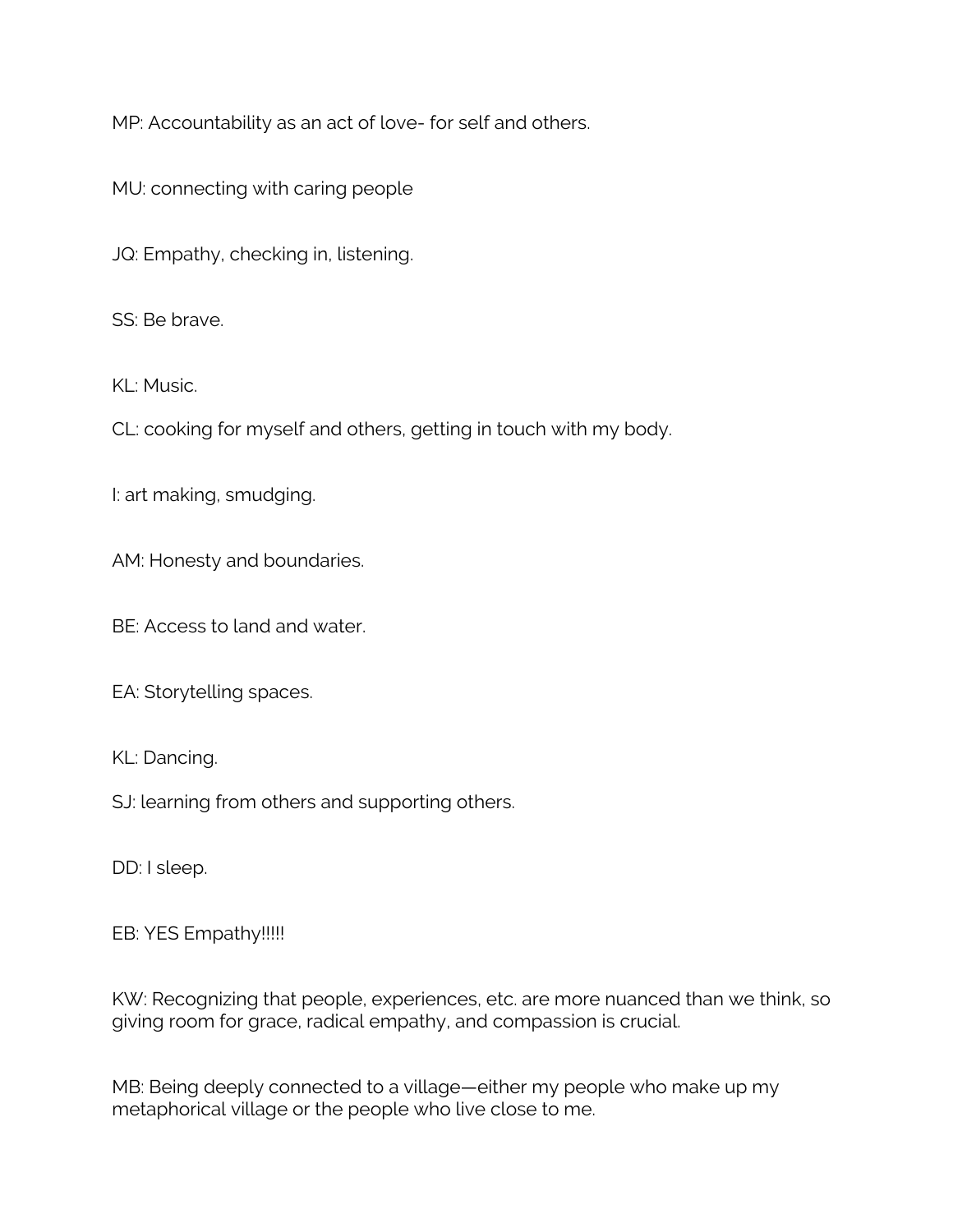AL: Checking in with my family and loved ones.

AK: Feeding others.

SM: Art: Music, ceramics, beading.

M: make music, practice qi gong, snuggle my dog, walk with the trees.

CR: tending our home as a sanctuary.

KL: Yes, storytelling.

LA: empathy.

AC: Going slow.

TH: Getting a hug from a friend.

KL: Food.

S: knowing my neighbors.

GB: creating space for rest and slowness.

HG: Meditation and setting boundaries; even when it's uncomfortable, SELF CARE.

TM: quilting with a group of other women.

SM: Prayer.

CW: Daily practices that allow me to be and offer peace.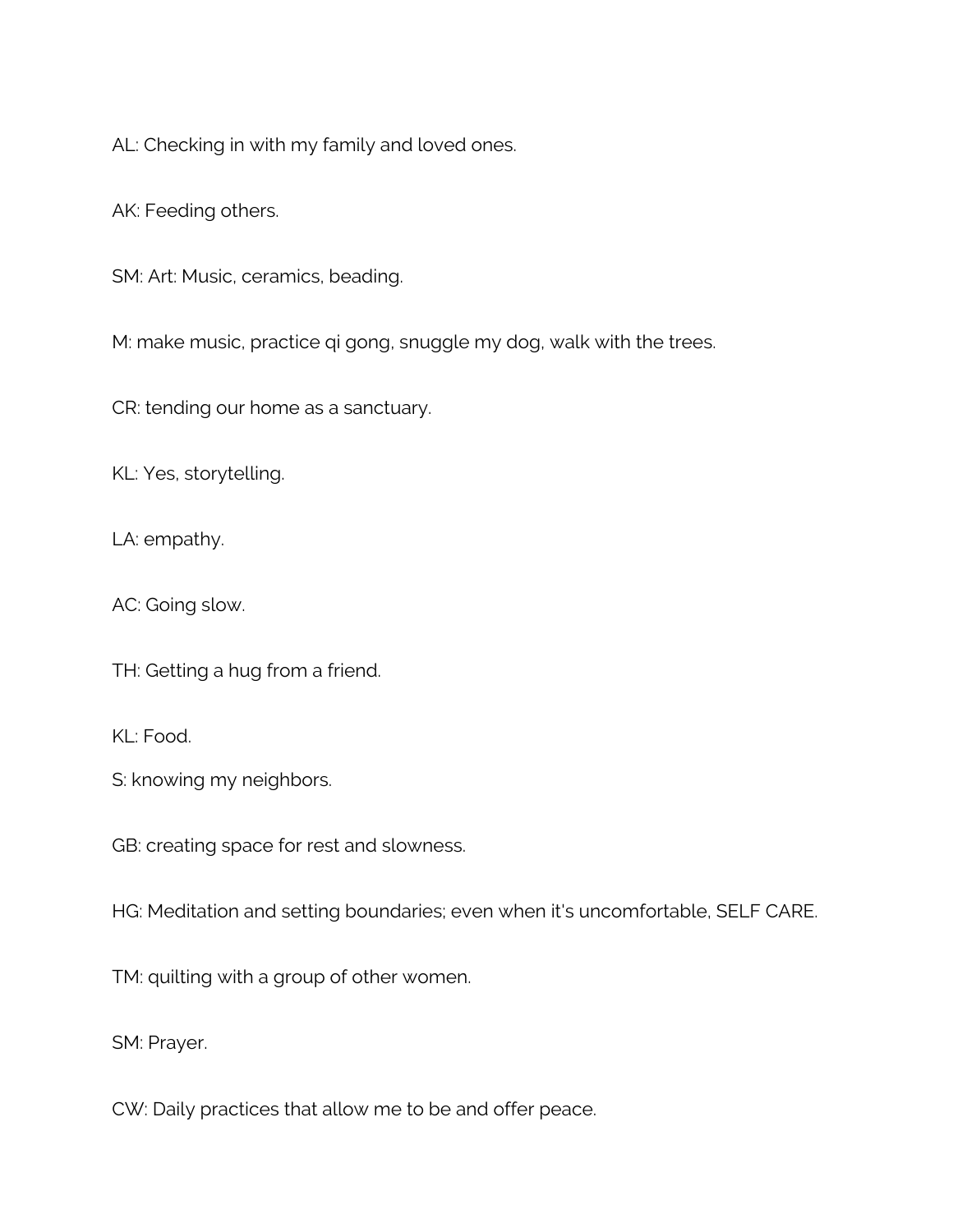TE: Understanding, that when I cause harm to others, I also cause harm to myself—it means tending to the harm I cause myself with love and compassion so that I can show up with meaningful repair to those I have harmed <3.

NDT: truth, empathy, grace.

BM: Be in community who practice praise and belonging.

PB: Doing things for others and chatting with my close friends.

DB: a nice warm cup of tea and self-care.

JR: taking the time to be in my body and aware of my surrounding/ nature/ my position on earth.

LM: Sharing food, recipes, memes, book/movie suggestions. Only with consent!

EH: Knowing that everyone is being educated on empathy to others.

KW: Of thinking about how differently I would answer this question before the pandemic compared to now.

SM: walks.

BE: Healing to check my projections – presence and mindfulness to know when current conflict is not past harm.

S: my family.

AB: Baking, knitting, staying connected to myself, sewing, including others, walking/being in nature.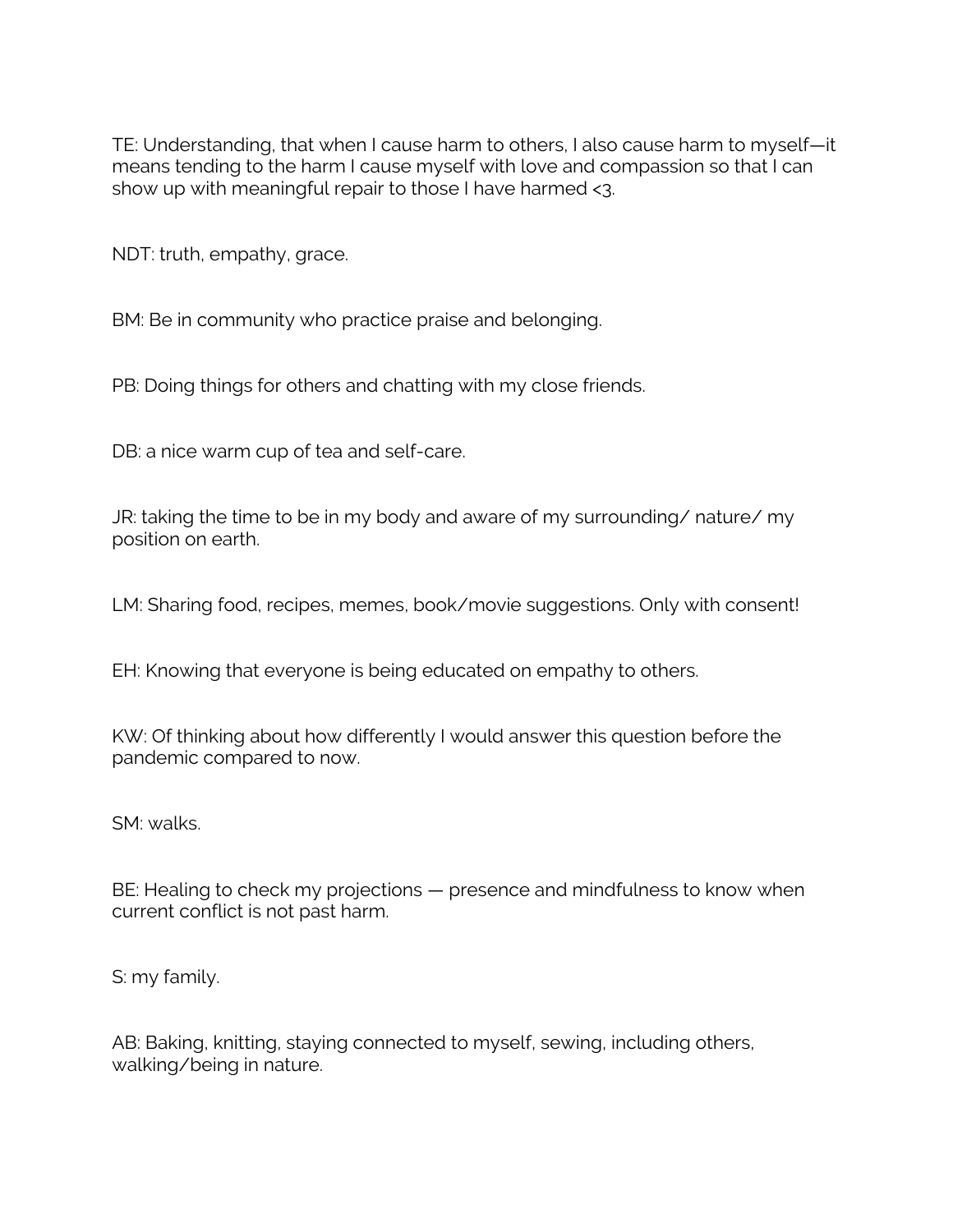BO: listening, connecting with family and friends, laugh a lot and self-reflection. CCB: Love this. This has been good "medicine" for me.

MG: Taking care of my skin and the act of washing my face is very calming for me.

AC: We are each other's harvest.

TH: Sitting with the walnut tree.

TH: Spending time with my cats.

JM: Cosign what Alexis said...

KW: Yep, yep, yep Alexis!

AF: My wholeness, freedom and wellbeing and yours are all tied together! - Emanuel Brown.

SH: YESSS. NDT: Yes!!

AF: PREACH!!! "Interdependence requires our autonomy!"

AV: YESSSSS!!!!

MU: yes. I love that.

MU: thank you for this metaphor!

AM: Interdependence yes.

KW: RIGHT.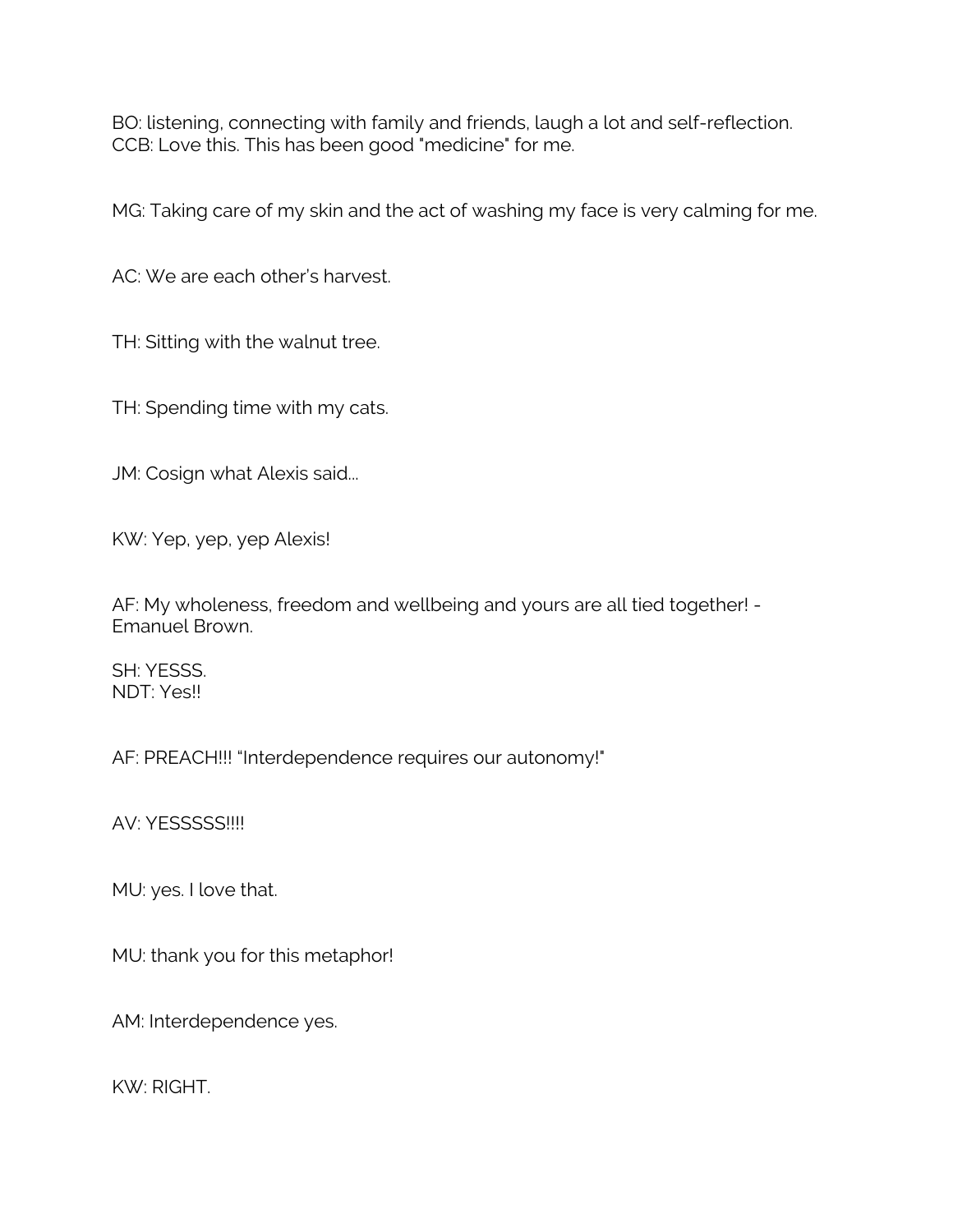AS: "The species in which peace and mutual support are the rule, prosper, while the unsociable species decay." - Pyotr Kropotkin.

BM: Yes! Thank you Emanual! Interdependence inside our whole selves as well as among our community circles.

TR: I love that. Interdependence doesn't require you to sacrifice yourself.

LM: This is why interdependence is rooted in community connectivity and care and relationship building.

KW: Yesss!

KW: YES!!!

AN: Aqua energy

KW: Preach it, Emanuel!

CL: wow i love that

VG:

LM: Thank you!

SH: thank you!! <3

JQ: Thank you all so much

TV: Amazing, Emanuel!

LM: Thank you! CR: Many thanks.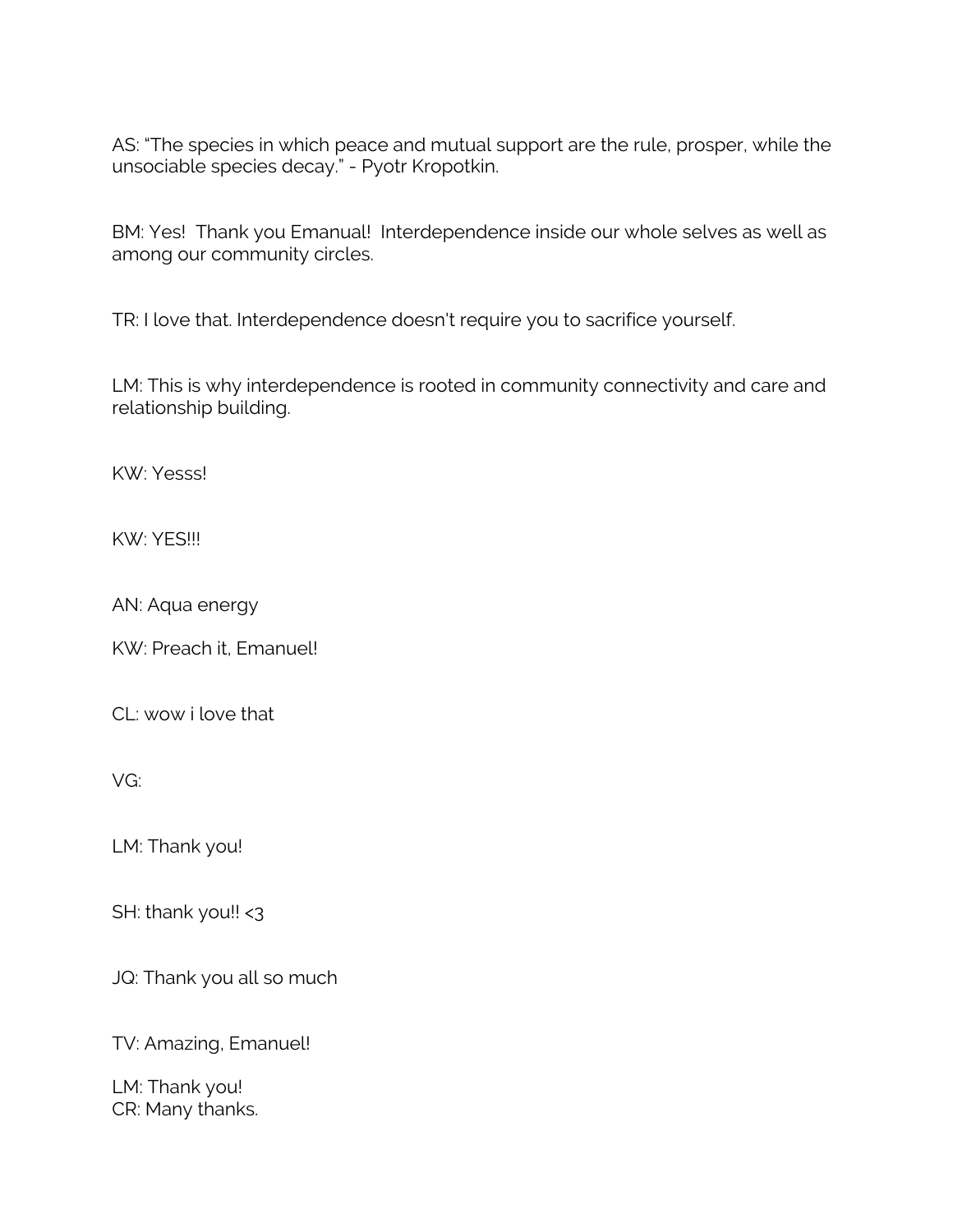TV: Text chat question: What is one action you can take today to build a world without violence?

BB: What is the name of the place

KR: thank you

PB: Thank You Wow!

EB: Acorn Center for Restoration and Freedom www.acorncenter4freedom.com

SR: Thank you all!

AC: Practice the rigor of aligning my actions and choices with values. KR: VOTE.

AN: Forgiveness in moving forward.

TM: Wear a mask in a very red state.

TV: Yes Angela ^^^.

SH: remember to breathe and pause.

TV: \*Me-gyung.

DD: Question my intentions.

CW: Hold space for people to be in loving connection with self and with each other.

ER: Focus on healing and interdependence.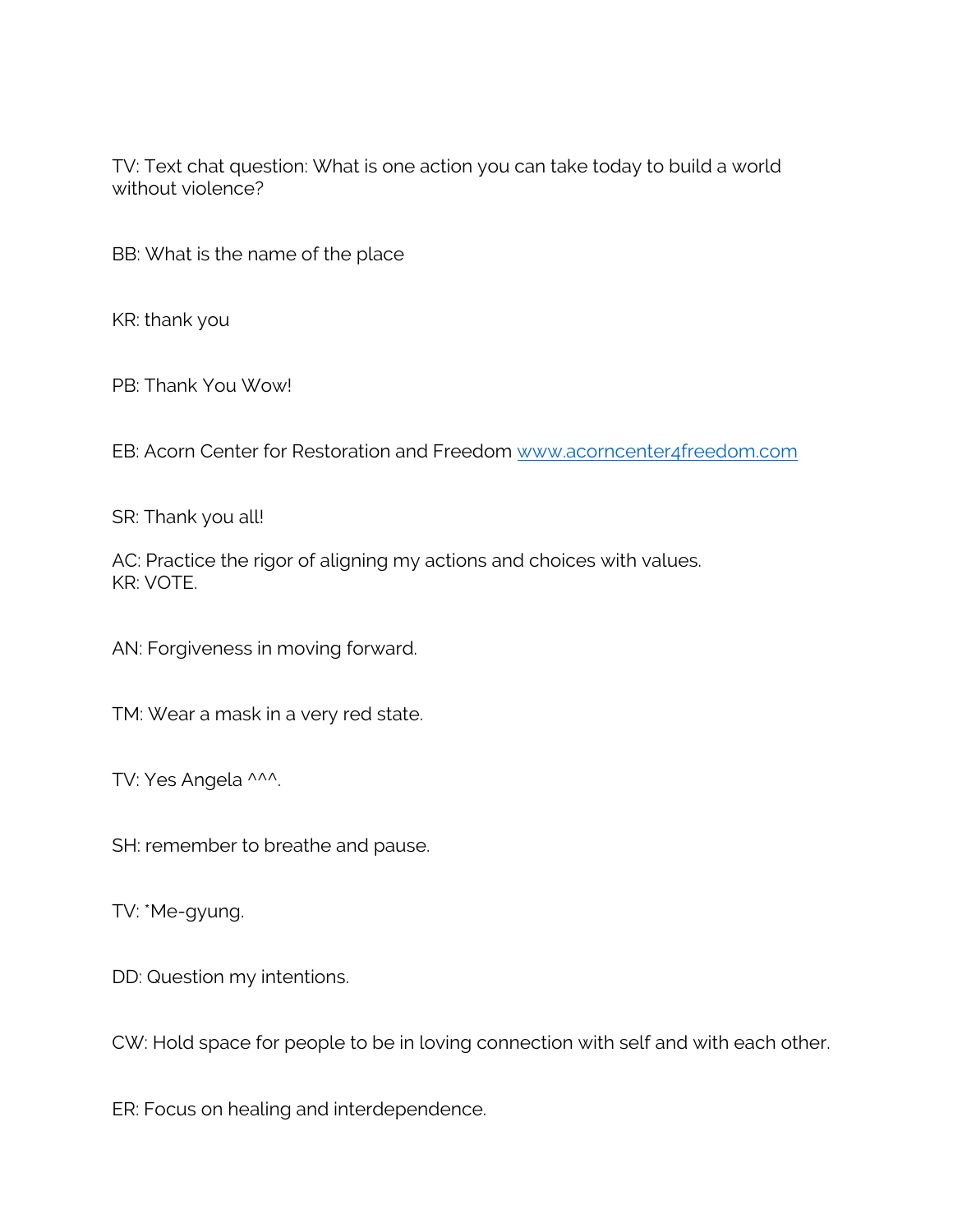DW: Defining my idea of self-governance.

AC: Interrupting punishment practice with myself and loved ones.

AK: Find new ways to build connection and interdependence in my community.

AL: Respect the land.

CL: getting clear on and naming my own boundaries, communicating them so that others can know how to best be there for me and i can realize how to show up for myself first so that i can show up for others.

ED: Love self and others with all my might.

CR: Hold compassion for myself and others on this journey.

M: Think about my ancestral wisdom.

S: Listen to others.

PB: Amen! Wear your mask regardless to the color of your state.

TR: Empathy and listening.

AJ: Think about where I have abundance I can share.

SM: Purchasing Power: Buy local, support Women Owned BIPOC and LGTBQ businesses.

DB: always being a kindhearted human being. SJ: Releasing eh genuine me.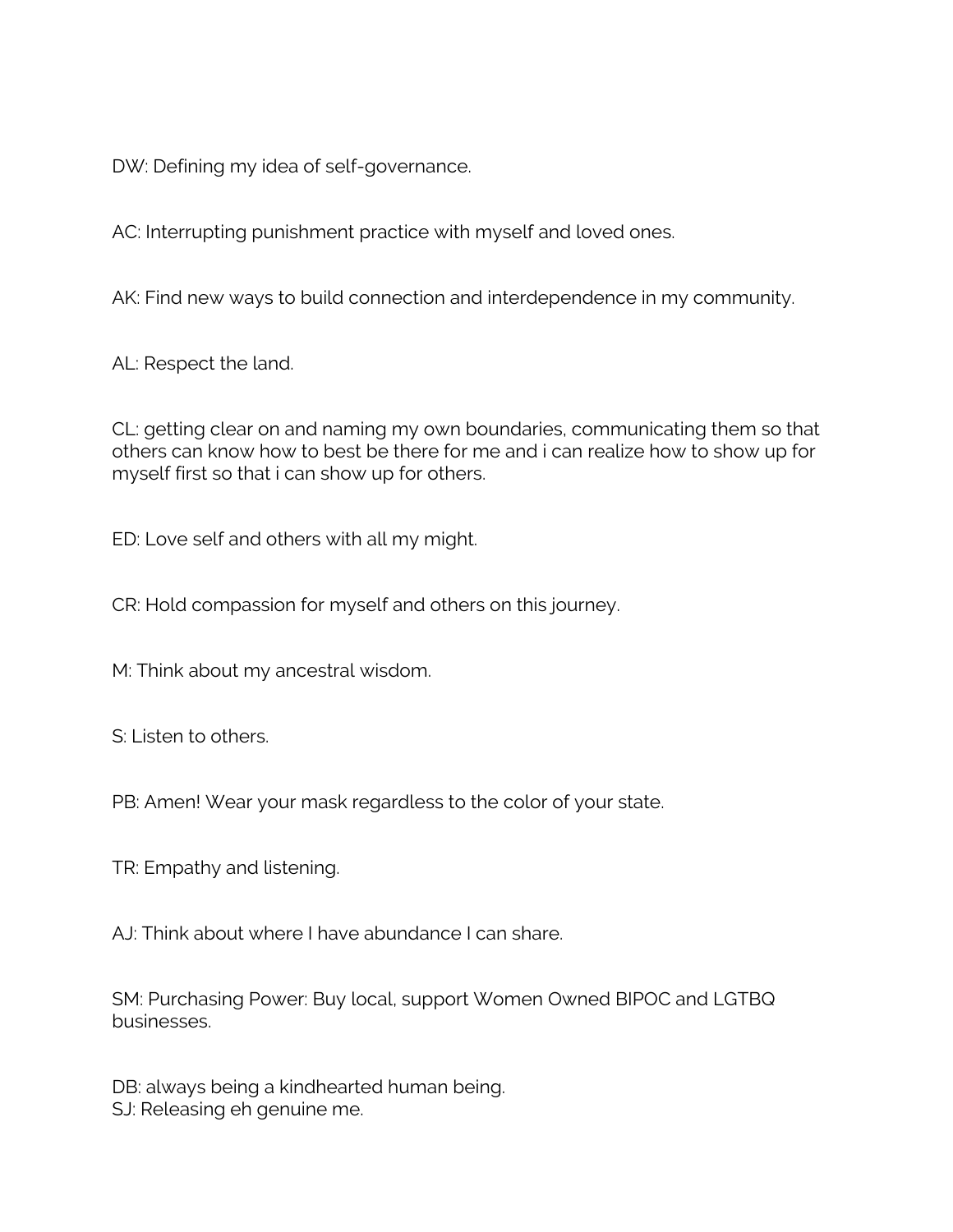LM: Build accountable and authentic relationships with unhoused communities.

LM: Keep supporting children.

AC: @Pat love that.

JR: to not take things personally/ pause when I feel defensive.

AS: Participate in direct democracy with others.

BMS: I loved the idea relationship is the foundation. And offering comes from my abundance. The land is...

NDT: remembering that humans are human because it's hard to hate a human!

GB: budget for reparations-- financial/material and internal/emotional!

TH: Make additional donations to local community care funds.

RM: Great presentation!!!! Thank you.

LA: have compassion.

BM: Every move, action with peaceful practice and power of love.

AM: Loving others, meaning being kind despite their behavior because it reflects your effort to put forth goodness into the world and never know how much someone needed your kindness today.

LM: "Get brave".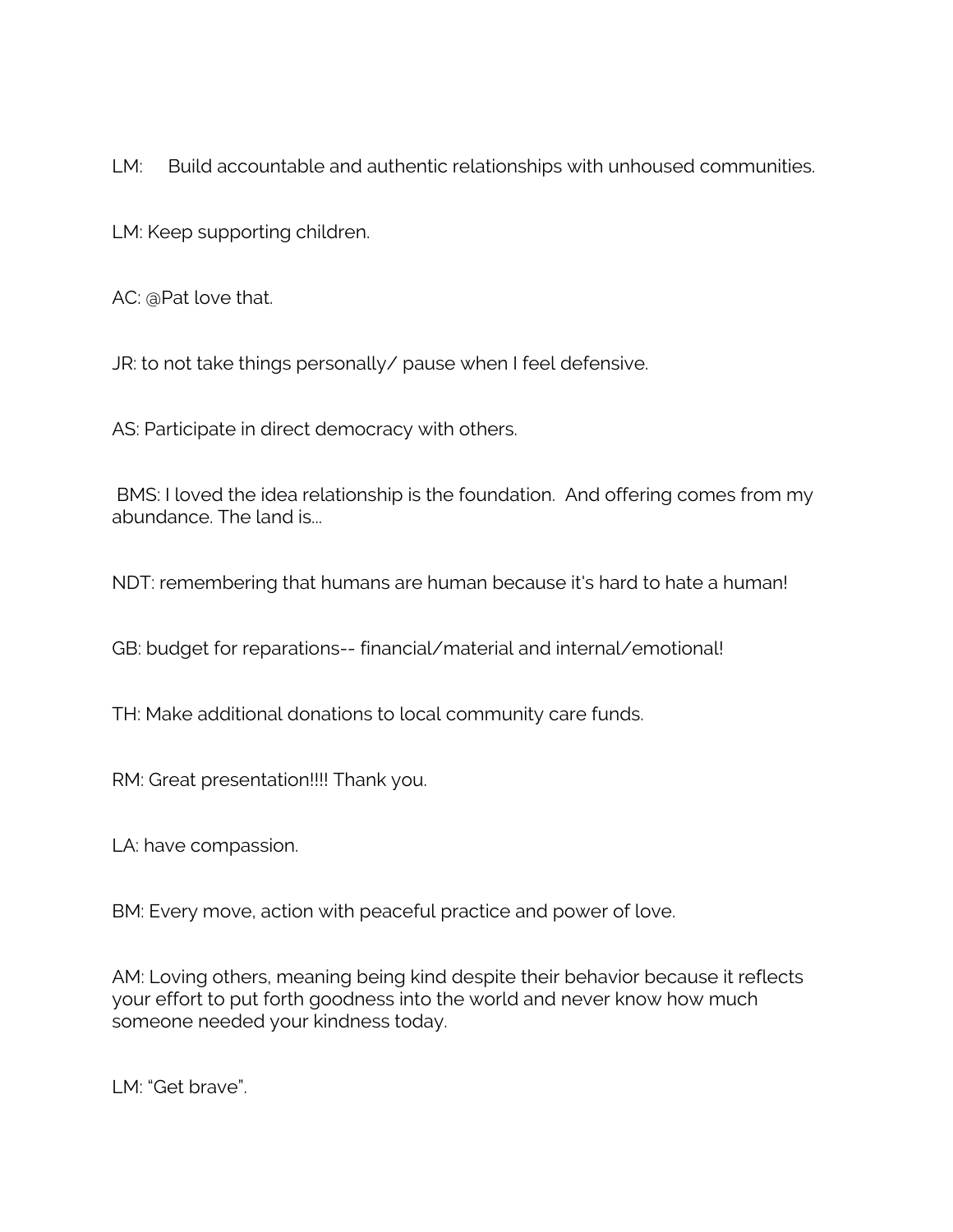JQ: Thank you for sharing these stories and practices.

NB: practicing self-love and self-compassion will help you love others.

JM: Dang, Sarah....that's deep.

TH: Keep challenging myself to connect meaningfully with people.

ET: I enjoyed the presentations thank you for sharing your introductions and expressing concern for the world. Thank you for sharing your positive energy. I loved how everyone connected to the world. I think it is very important to share this love and energy.

Y: Uff! Thank you so much for that!

TH: Much gratitude to all of the panelists!

SM: Thank you so much!!

EB: Failure is required for us to get there!

MG: Thank you to everyone! This was very inspiring.

LM: This was wonderful and so needed in both my personal and professional life. It's all interconnected!

NF: Thank you everyone for all these beautiful stories of inspiration!

BM: Gratitude and Love Onward, Emanual, Me-Gyung, Sarah, David, Alexis, and all here!

MM: Thank you all so much, this was wonderful. Grateful to have shared this space with you all  $\leq$ 3 KW: Thank you, everyone!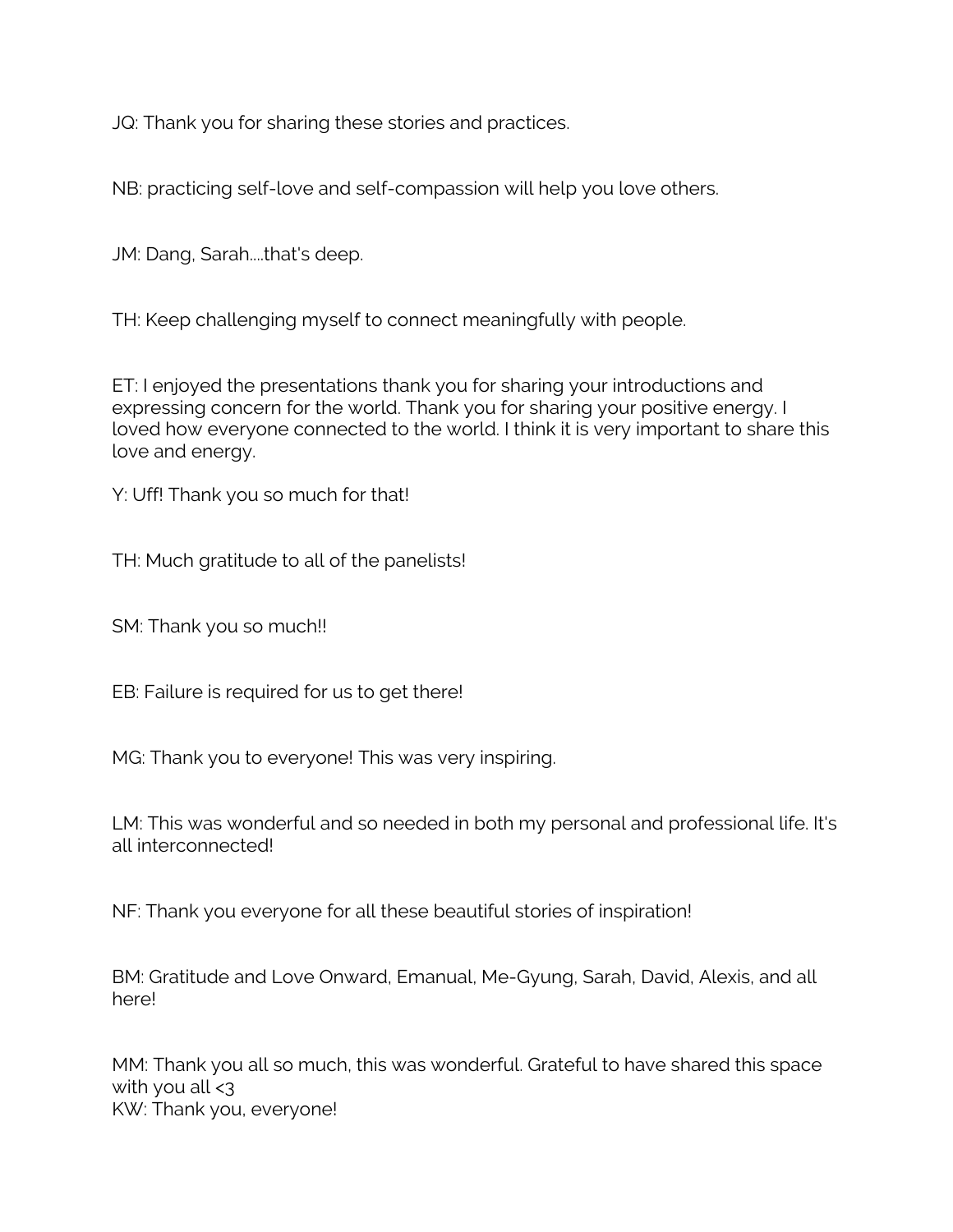SH: deep appreciation for each of you

PB: Let's start one second at a time. One hour at a time. One day at a time, one week at a time. One month at a time. One year at a time. One person at a time. It will lead to one family at a time, and spread to one community at a time, until it goes to one State at a time, then one country at a time, to our world that we get to live i.

TV: #WeGovern: https://we-govern.org/

CR: Thank you, all, so much. Deep gratitude.

JM: Much love to you all.

SH: Thank you all.

NDT: fail fast to get back to the work

ED: Love and appreciation to you all. I'm brimming over with joy and possibility.

JR: definitely want to watch this again, so much amazing wisdom and food for thought to process.

AV: Thank you everyone! My soul was fed well! Much gratitude.

LM: where can we access the recording of this? (So we can watch 20 more times).

AB: So grateful. Miigwech. Thank you.

CL: Thanks so much for providing this space.